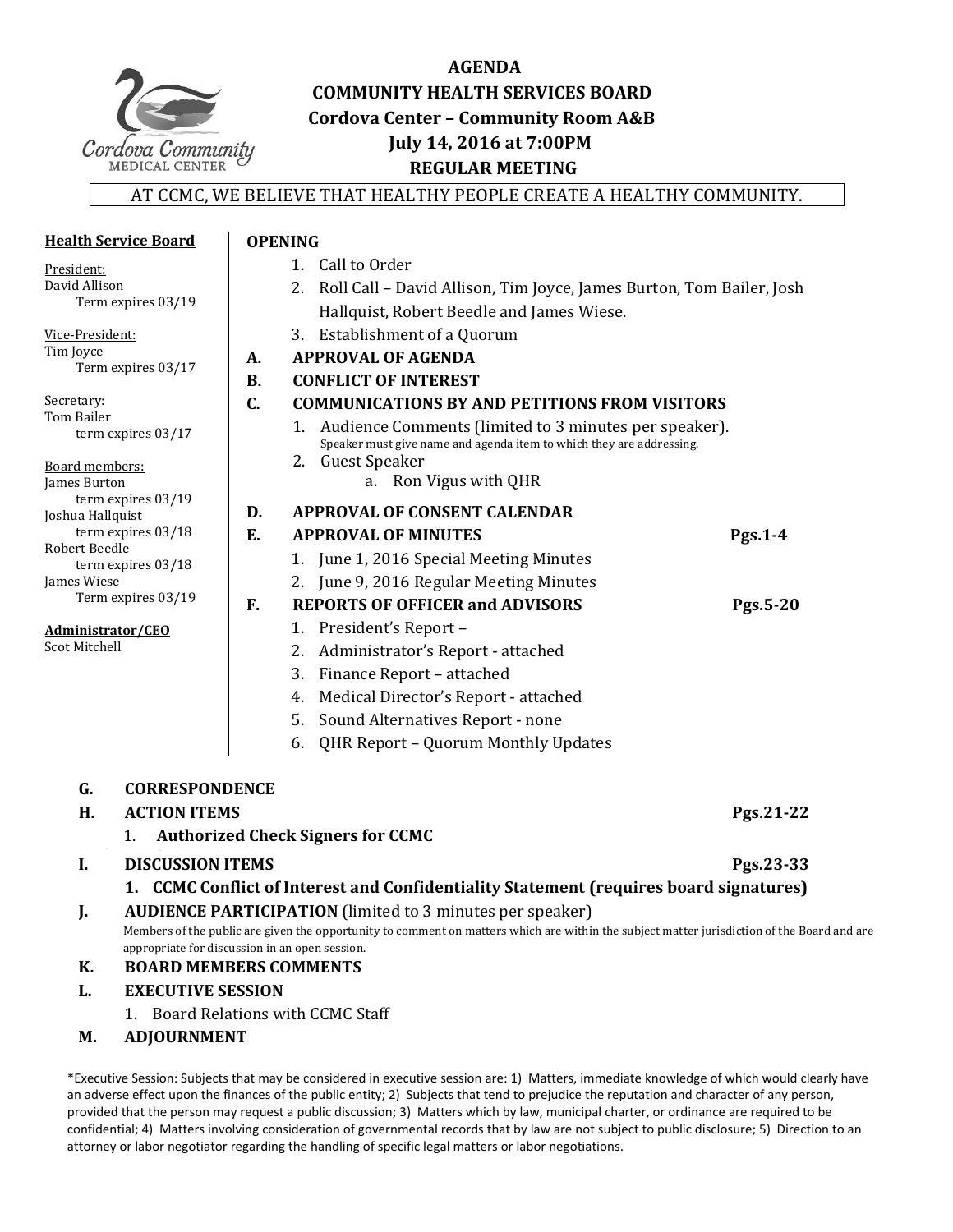# **Minutes Community Health Services Board Cordova Center – Community Rooms A June 1, 2016 at 6:00pm Special Meeting**

### **A. CALL TO ORDER AND ROLL CALL –**

- **B. Roll Call ~ David Allison** called the HSB special meeting to order at 6:00pm. Board members present: **David Allison, Tim Joyce, Tom Bailer, and Josh Hallquist.**  A quorum was established. 4 members present; 3 member absent.
- **C. APPROVAL OF AGENDA M/ Joyce S/ Bailer** "move to approve the agenda." Vote on motion: 4 yeas, 0 nays, 3 absent. Motion was approved.
- **D. DI SCLOSURES OF CONFLI CTS OF I NTEREST** ~ None
- **E. COMMUNI CATI ONS BY AND PETI TI ONS FROM VI SI TORS** ~ None
	- **Guest Speakers**
	- **Audience Comments**
- **F. CORRESPONDENCE** ~ None
- **G. DI SCUSSI ON I TEMS** ~ None
- **H. NEW BUSINESS** ~ None
- **I. BOARD MEMBERS COMMENTS** ~ None

### **J. EXECUTI VE SESSI ON**

**1. Personnel Organization** (CEO Contract Discussion and Signature)  **At 6:03pm M/ Joyce S/ Bailer** "move to go into executive session for matters, immediate knowledge of which would clearly have an adverse effect upon the finances of CCMC."

Noel Rea, Interim CEO; Mary Rios, Interim DON and Randy Robertson, City Manager went into the Executive Session with the Board.

HSB Members came out of Executive session at 6:22pm

Vote on motion: 4 yeas, 0 nays, 3 absent. Motion was approved.

M/Joyce S/Bailer "motion to approve the CCMC Organizational Chart as presented".

### **K. ADJOURNMENT** –

M/Bailer S/Joyce "I Move to adjourn the meeting." **Allison** declared the meeting adjourned at 6:24pm.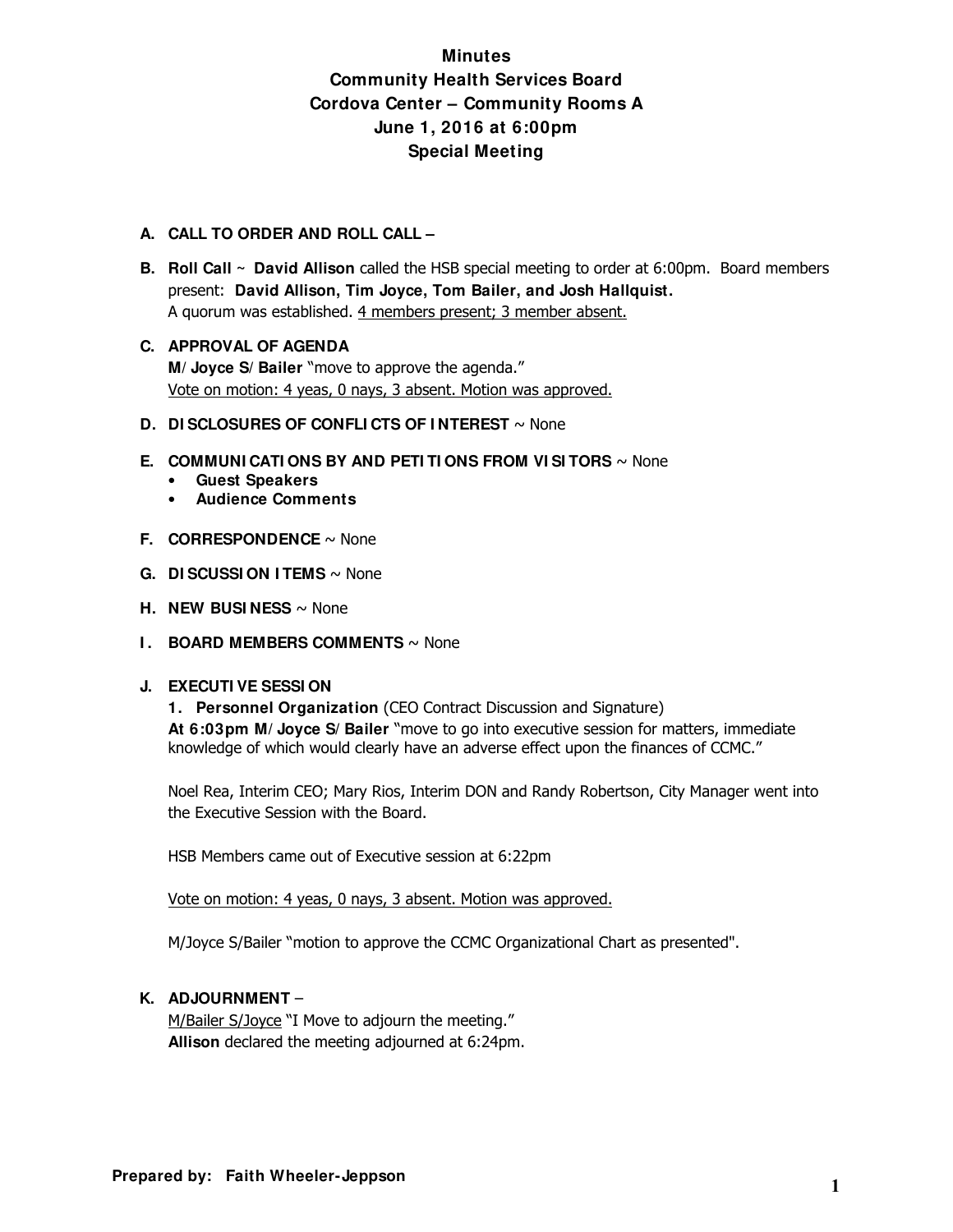# **Minutes Community Health Services Board Cordova Center – Community Rooms A June 9, 2016 at 7:00pm Regular Meeting**

### **I. CALL TO ORDER AND ROLL CALL –**

**David Allison** called the HSB special meeting to order at 7:00pm. Board members present: **David Allison, Tim Joyce (telephonically), Tom Bailer, and Josh Hallquist. James Burton, James Wiese and Robert Beedle were absent.**  A quorum was established. 4 members present; 3 members absent. CCMC staff present: Noel Rea, Interim CEO; Stephen Sundby, Executive Director of Sound Alternatives; Olinda White, Interim CFO; Mary Rios, Interim DON; Randy Apodaca, Rehab Services; Vivian Knop, Materials Management; and Kevin Byrd, Radiology Tech.

**II. APPROVAL OF AGENDA M/ Bailer S/ Hallquist** "move to approve the agenda." Vote on motion: 4 yeas, 0 nays, 3 absent. Motion was approved.

### **III. CONFLICT OF INTEREST** ~ None

### **IV. COMMUNI CATI ONS BY AND PETI TI ONS FROM VI SI TORS**  $\sim$  None

- **1. Annual Audit Report** ~ Sara from the Auditor's office went through the documentation that was provided in the packet. A hardcopy of this information can be provided if requested.
- **2. Salary Schedule from JB Rewards** ~ Vance Jacobson went through a power point that was prepared to show the board the time frame and financial impact of a raise in salary. A copy of that power point was provided at the meeting for the board and can be provided if requested.

**This was not listed on the Agenda as an actionable item, so no decision can be made at this time. The board asked that this be brought back to the board with more information at the next HSB Meeting.** 

**The Board also felt that more detailed financial information (a full fiscal note) was necessary before they felt comfortable making a decision. The board members also felt that the new permanent CEO Scot Mitchell should have time to review this information as well.** 

**3. Audience Comments** ~ None

### **V. APPROVAL OF CONSENT CALENDAR**

**M/ Bailer S/ Hallquist** "move to approve the consent calendar."

CCMC Policies LTC 130, LTC 309, LTC 105, LTC 325, LTC 102, NSG 133A, NSG 133B, RS 207, RS 301, RS 302, RS 303, RS 304, RS 305, RS 401, RS 402, RS 403, RS 404, RS 405, RS 406, RS 407, RS 408, RS 409, RS 410, RS 411, RS 412, RS 413, RS 414, RS 416, RS 418, RS 419, RS 420, QMC 100, ER 111, ER 113, ER 114, LAB 200, LAB 201, LAB 202, LAB 203, LAB 300, LAB 302, LAB 303, LAB 306, LAB 309, LAB 310, LAB 311, LAB 312, LAB 313, LAB 307, LAB 314, LAB 301, LAB 108, DTY 103, DTY 302, DTY 302A, DTY 303, DTY 304, DTY 307, DTY 308, DTY 310, DTY 311, DTY 312, DTY 313, DTY 314, DTY 315, DTY 316, DTY 317, DTY 318, DTY 319, DTY 320, DTY 322, DTY 324, DTY 325, DTY 326, DTY 326A, DTY 327, DTY 328, DTY 329, DTY 330, DTY 331, DTY 501, DTY 502, DTY 504, DTY 507, DTY 509, DTY 510, DTY 513, DTY 514, DTY 515, DTY 516, DTY 700, DTY 701, DTY 702, DTY 323 , DTY 316, DTY 309, DTY 305.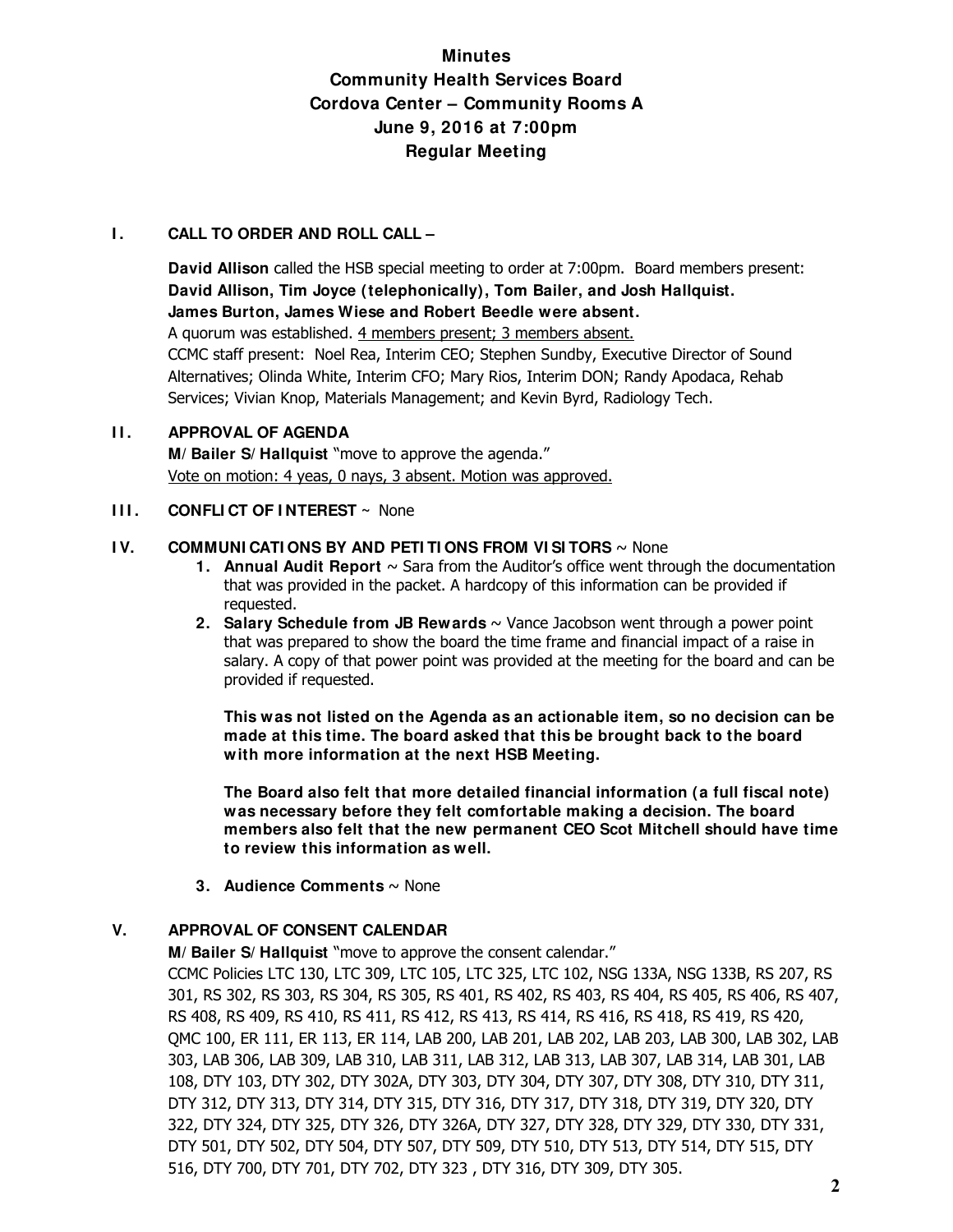HSB Chairman recommended that for purchasing food that CCMC take a look at Cisco, they are on average 1/3 the price of what Food Services of America charges.

Vote on motion: 4 yeas, 0 nays, 3 absent. Motion was approved.

## **VI . APPROVAL OF MI NUTES**

**M/ Hallquist S/ Bailer** "move to approve the minutes from the April 14, 2016 Regular Meeting Minutes, April 27, 2016 Special Meeting Minutes and the May 12, 2016 Regular Meeting Minutes."

Vote on motion: 4 yeas, 0 nays, 3 absent. Motion was approved.

### **VII.** REPORTS OF OFFICERS and ADVISORS  $\sim$  None

**President's Report** ~ Nothing in addition to what we're already talking about. Administrator's Report  $\sim$  In addition to what we've already talked about, we will have a CFO candidate coming here. His name is Lee Bennett, he has worked at a Critical Access Hospital here in Alaska in Sitka. **Allison** asked if Scot been involved in that. **Noel** responded that Scot has seen his CV. **Allison** asked if he weighed in on him. **Rea** stated that yes, and he thought that Scot was fine with him.

**Discussion continued as to whether Scot Mitchell was given the information and had weighed in and agreed to offer a contract to Lee Bennett.** 

### **Medical Director's Report** ~ None

**Finance Report**  $\sim$  Olinda reported that even though she provided the financial report it was not 100% accurate. This inaccuracy appears to be due to a computer issue, and I have been working on getting that fixed.

### **The Board continued with a more detailed discussion regarding the monthly financial materials provided.**

**Sound Alternatives Report** ~ Stephen Sundby report that they are waiting now to hear on their grant and how much it will be.

**Quorum Report** ~ Ron Vigus stated that they are continuing to search for a CFO for the facility. Ron is planning on being at the July 14<sup>th</sup> Regular Meeting.

### **VIII. CORRESPONDENCE** ~ None

### **IX.** ACTION ITEMS ~ None

### **X. DI SCUSSI ON I TEMS**

1. List of Contracts Obligating CCMC

**Allison** asked for this item to be placed on the Agenda to see about having staff generate a list of all of the contracts. **Joyce** stated that it might be a good time to have the discussion of having a Finance Committee to see that information. **Bailer** agreed on a Finance Committee and then they can come back and report to the Board. As far as the Contracts are concerned they aren't an issue for me at this point. **Hallquist** disagreed about the need for a list of contracts from CCMC. We need to let the people do what we're paying them to do, if they aren't doing their job, we should get rid of them.

**Rea** reported that they have a vendor list, and there are 195 vendors on that list. **Faith** spoke up and reported that she has a spreadsheet that she had created for Stephen that listed every contract that the CEO signs off on.

### **XI. AUDI ENCE PARTI CI PATI ON**  $\sim$  None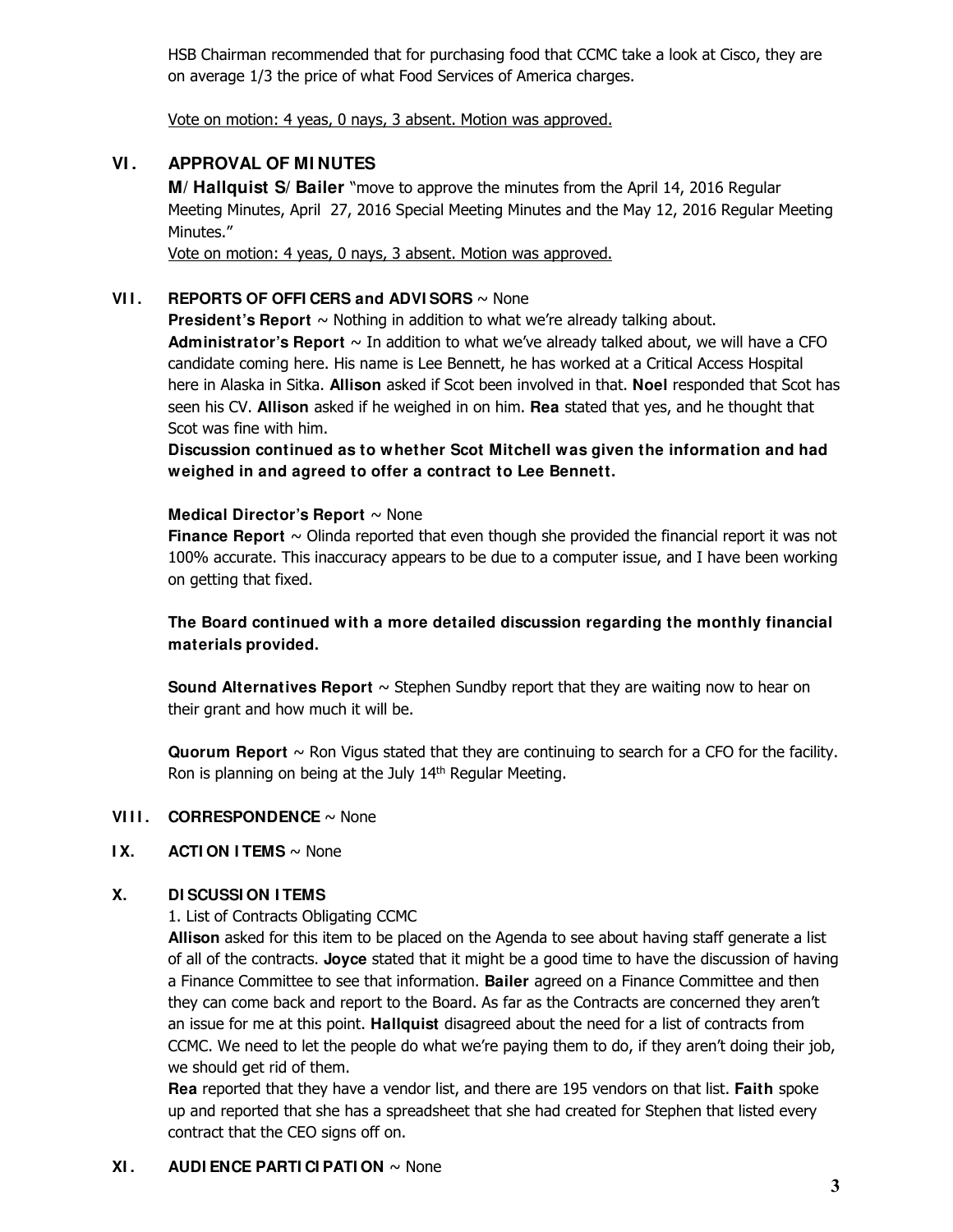### **XI I . BOARD MEMBERS COMMENTS**

**Joyce** ~ Ron Vigus, Bill Donatella and I met, we all know that we signed an 18 month contract with QHR. We decided to wait to make a decision until Scot Mitchell comes on board to see what his thoughts are on what he thinks QHR can provide that will be beneficial to the facility. **Hallquist**  $\sim$  Thank you everybody for all of your hard work at the hospital, it's much appreciated.

**Bailer** ~ Yes I would echo that, and I would look into Cisco especially if it will save money. **Allison**  $\sim$  Yes, Thank you to staff for coming out and being here in case we have any questions and for all of your hard work.

### **XI I I . Executive Session**

### **1. CEO Transition**

### **2. Personnel I ssues (Attorney Client)**

 **At 9:00pm M/ Bailer S/ Hallquist** "move to go into executive session for matters, immediate knowledge of which would clearly have an adverse effect upon the finances of CCMC."

Board took a 5 minute break

Board went into Executive Session at 9:05pm.

HSB Members came out of Executive session at 9:45pm

Vote on motion: 5 yeas, 0 nays, 2 absent. Burton-Absent; Allison-yes; Joyce-yes; Beedle-absent; Bailer-yes; Hallquist-yes and Wiese-yes. Motion was approved.

**M/ Joyce S/ Bailer** motion to direct Chair and staff to proceed as directed in Executive Session regarding the CEO transition.

### **XI X. ADJOURNMENT** –

**M/ Bailer S/ Joyce** "I Move to adjourn the meeting." **Allison** declared the meeting adjourned at 9:50pm.

**Prepared by: Faith Wheeler-Jeppson**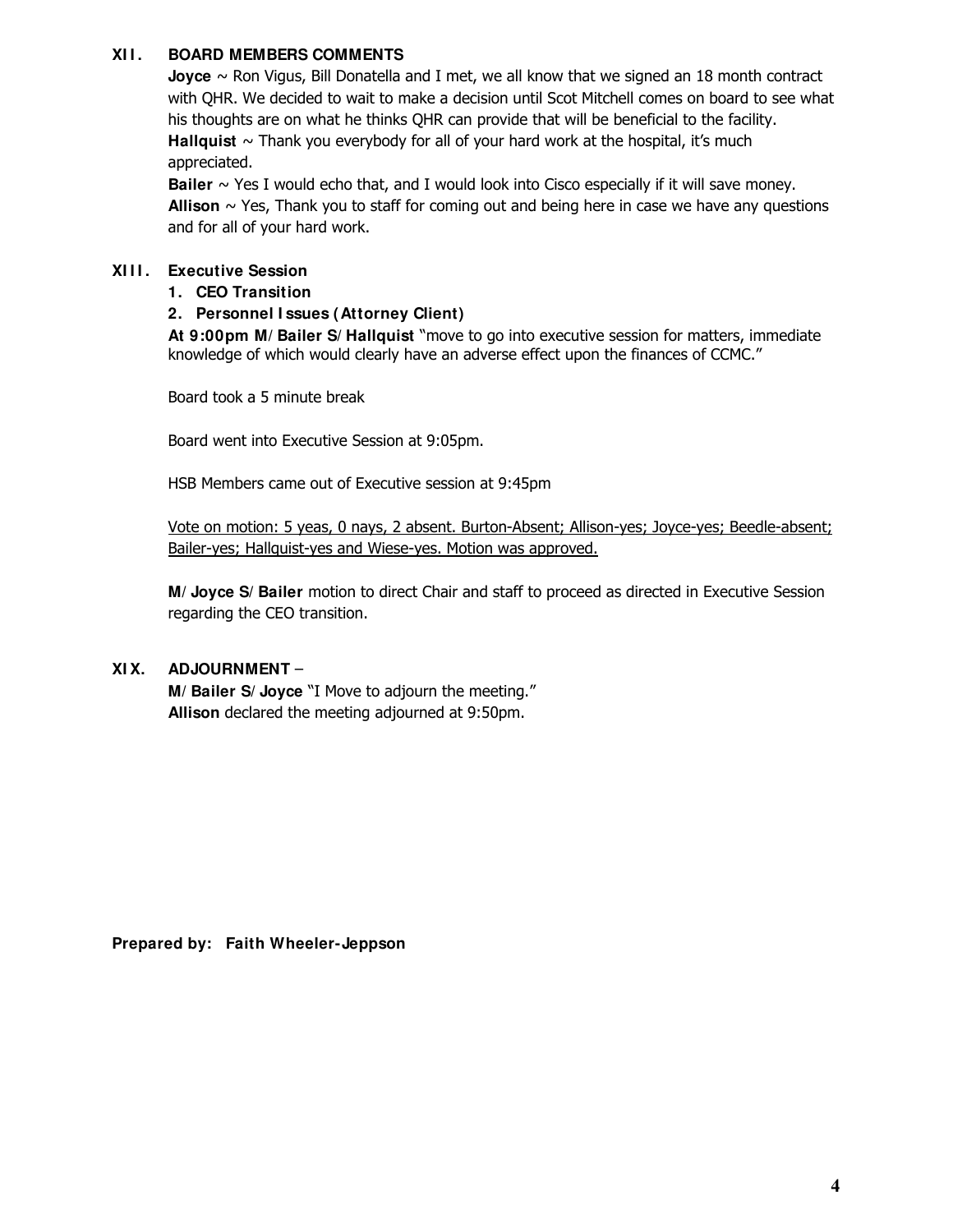

**Date:** July 7, 2016 **To:** Health Services Board **From:** Scot Mitchell, CEO **RE:** CEO Report to Health Services Board

Since arriving at CCMC on June 27, 2016 I have been meeting with staff, HSB members, City leaders, community leaders, State healthcare organizations and other key stakeholders to introduce myself and start learning more about the hospital and community. We are still working on scheduling more of these meetings with our elected representatives and other individuals and organizations. These conversations have been very helpful for me to get up to speed on the many exciting activities at CCMC.

As of my writing this report, I am still learning the major issues facing CCMC and what the previous strategies have been to address them. My goal is to work with all the key stakeholders and start developing operational plans to deal with these major challenges.

In order to start working quickly on the financial situation, I have brought Jason McCormick onsite to conduct a financial and operational analysis. Jason is a former CAH CFO and CEO that I have worked with previously, and he currently works with a national consulting firm to assist small hospitals with the many financial issues facing them. Jason will provide a report back to me on his findings and suggestions for improving our financial services. Jason has graciously agreed to conduct this assessment for us in return for us covering his travel expenses. He already works with another hospital in Alaska.

In addition to the obvious financial and staffing issues that I was made aware of during the interview process, I have found a fairly significant concern regarding our lack of quality reporting. I have spoken with representatives from the State of Alaska and ASHNHA, and they advise me that CCMC has not submitted any required quality data since last year. This puts us in jeopardy of losing some grant funding and not meeting regulatory and licensing requirements. I have already worked with several staff members to start developing an action plan to correct this so we can start submitting our quality data in the near future.

In future reports, I will have much more detailed data and information to report to the HSB. I want to work with the HSB to provide you with the information that you will need to make informed governance decisions. It is important that our internal operational strategies are in alignment with the expectations of the HSB, so I look forward to working with each of you as we continue to build upon the prior successes at CCMC to provide Cordova with the highest quality healthcare system!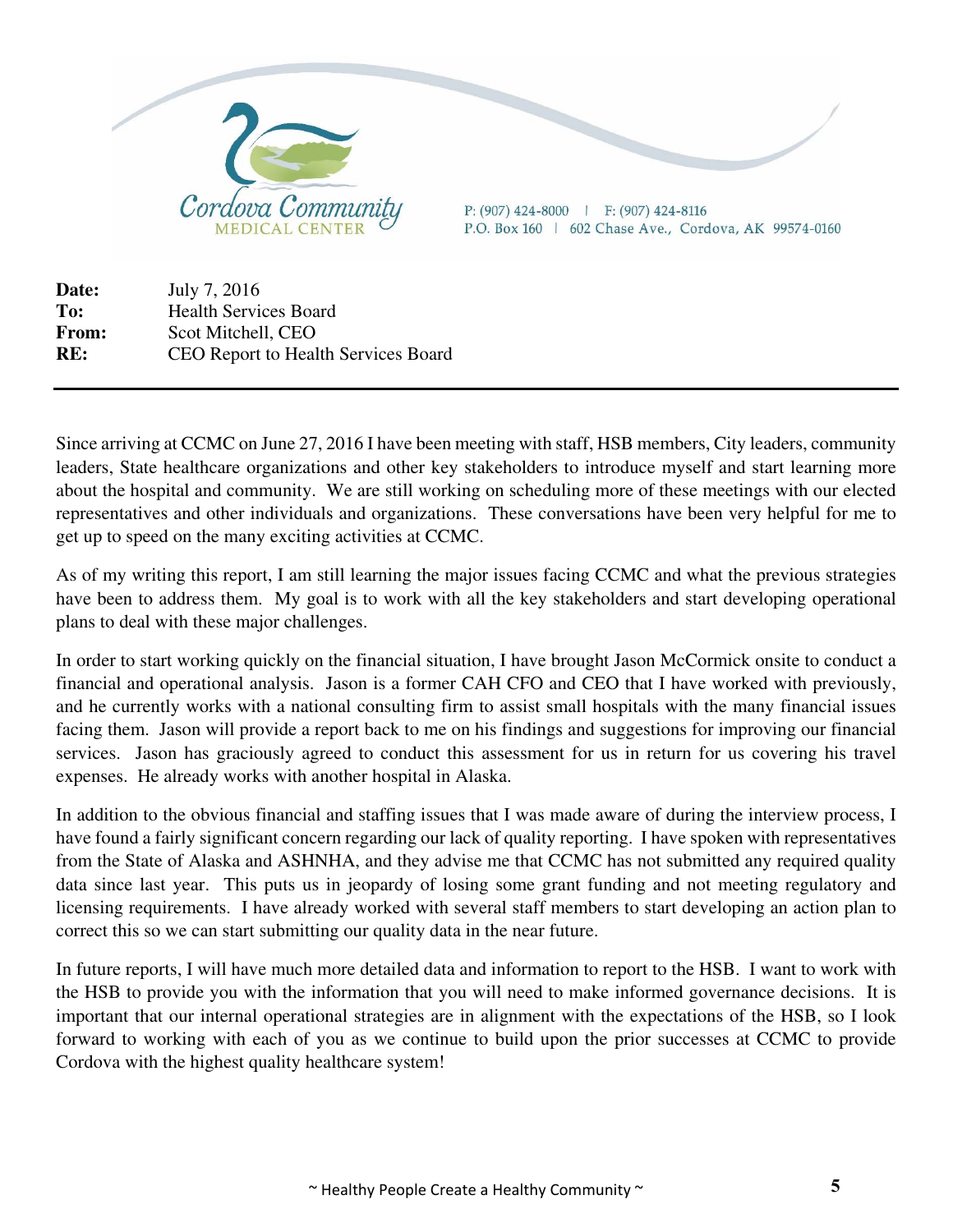In closing, I want to say that I have been very pleased and excited about the great staff at CCMC. I have met with a lot of them, and I have seen a great deal of personal commitment from them for improving the future for CCMC. We have an amazing team, and I am looking forward to working with them!

## **Nursing Activity Update-**

- 1. Caregiver Openings- Focus on revamping process of posting openings for permanent hire caregivers and the application process on our website.
- 2. Trauma In-service- Dr. Blackadar held an in-service for our nurses regarding the care of trauma patients in our ED. The class was very well received by our nurse caregivers.
- 3. Medical, Trauma Triage and Transfer- "Trauma Triage, Transport & Transfer Guidelines" will be reviewed this month with every current and new nurse caregiver that will be working in the ED. The packet includes Trauma Alert Criteria, Trauma Alert Activation and Team Notification guideline. The goal is to ensure consistent and appropriate response for our caregivers with potential trauma patients in our ED.
- 4. Medication Administration Process- Next step of mounting a laptop on the Acute/Swing and OBS med cart so the nurse can directly reference Centriq (EMR) while preparing and medicating their patients is now complete. This documented best practices will ensure the "5 Rights of Medication Administration" are being followed consistently.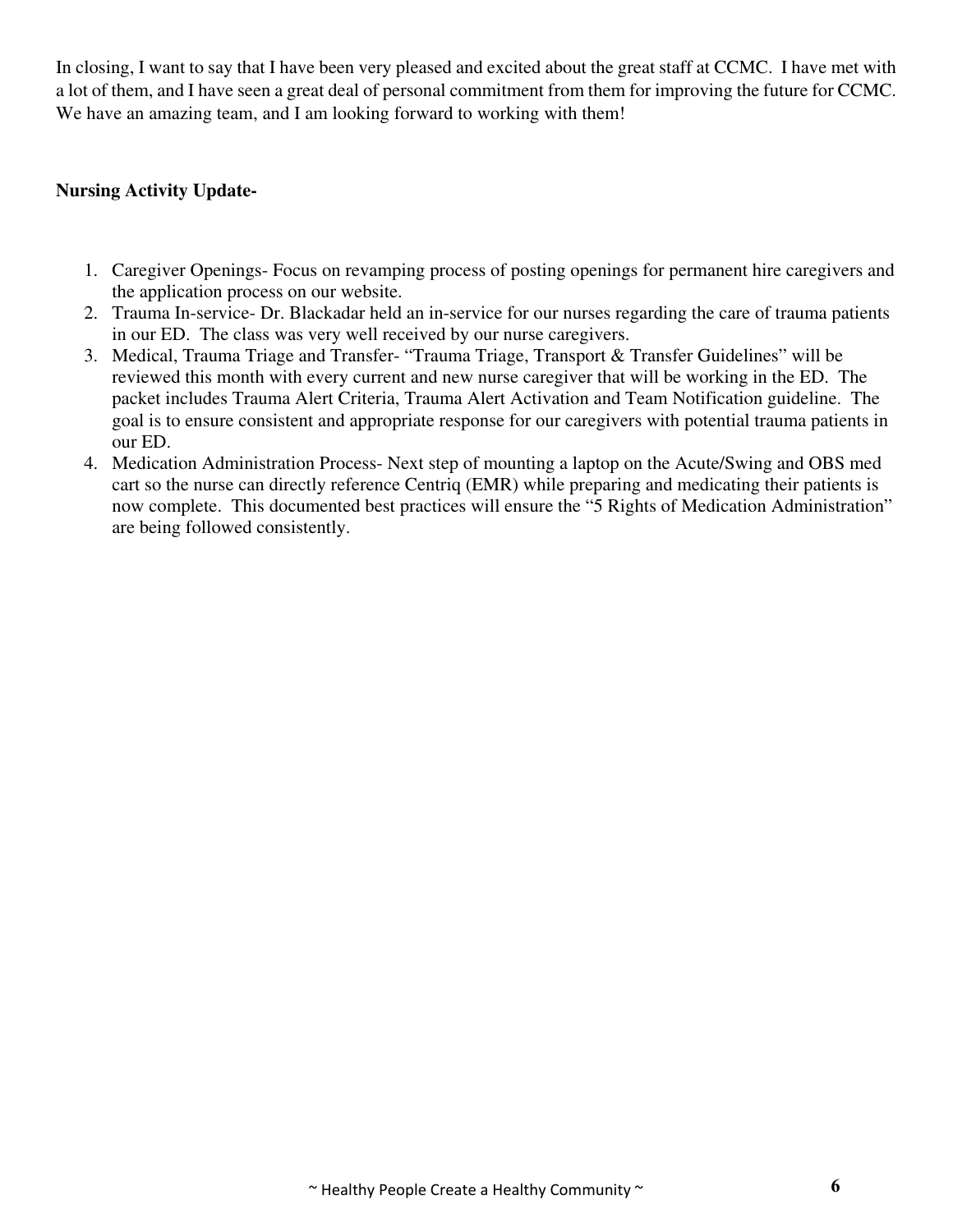# Cordova Community Medical Center Financial Narrative May 2016

May was somewhat of an unusual month with the receipt of meaningful use funds from Medicare of \$571,921.

In May the Hospital generated \$903,483 in total patient revenue. This was \$44,724 less than April but \$134,153 above budget. Statistically April and May were similar with the exception of PT which was down from April but comparable to Jan, Feb, and Mar.

Deductions from revenue were \$218,412. This was \$136,255 less than April but \$83,648 above budget. April apparently had a large charity write off while only \$494 was written off in May. Contractual Adjustments were above budget by \$71,614 and have been above budget throughout the year. Will need to assess whether patient utilization has changed or if Medicare/Medicaid/commercial rates changed from when the budget was prepared. Bad Debts were \$33,343 above budget and have been running above budget. This may be a function of cleaning up some old accounts receivable but will need to be looked into.

Cost recoveries were \$754,331. This was \$786,921 above April and \$548,782 above budget. Grants were \$46,157 above budget for May but are \$117,074 below budget on a year to date basis. Do not know if this is a function of how the funds are budgeted versus how they are received. Will check on this. In‐Kind Contributions were below budget by \$7,606 and seem to be running about that through the current fiscal year. Other Revenue was \$510,231 above budget due to the receipt of the meaningful use funds of \$571,921. Otherwise other revenue has been running well below budget. Will need to assess this as well.

Total Operating Revenue – money we expect to receive – was \$1,439,402. This was \$878,453 above April and \$599,288 above budget. Again a one‐time hit due to meaningful use monies.

Total Expenses were \$956,413. This was \$184,276 above April (which was understated due to the insurance accrual issue) and \$114,465 above budget. Salaries and Wages have been running slightly below budget while Professional Services have been running slightly above budget until May which was well above budget. Will need to track this over the next few months. Other areas that were above budget were Rents and Leases, Utilities and Depreciation which will need analysis. Recruitment and Relocation was also above budget due to hiring a permanent CEO.

For the month of May the Hospital generated a net income of \$482,988 and on a year to date basis has a net loss of \$396,859.

The Balance Sheet does reflect Cash and Cash Equivalents of \$682,719. This is due to the receipt of the meaningful use monies right at the end of the month. Most of those monies were used to pay down accounts payable.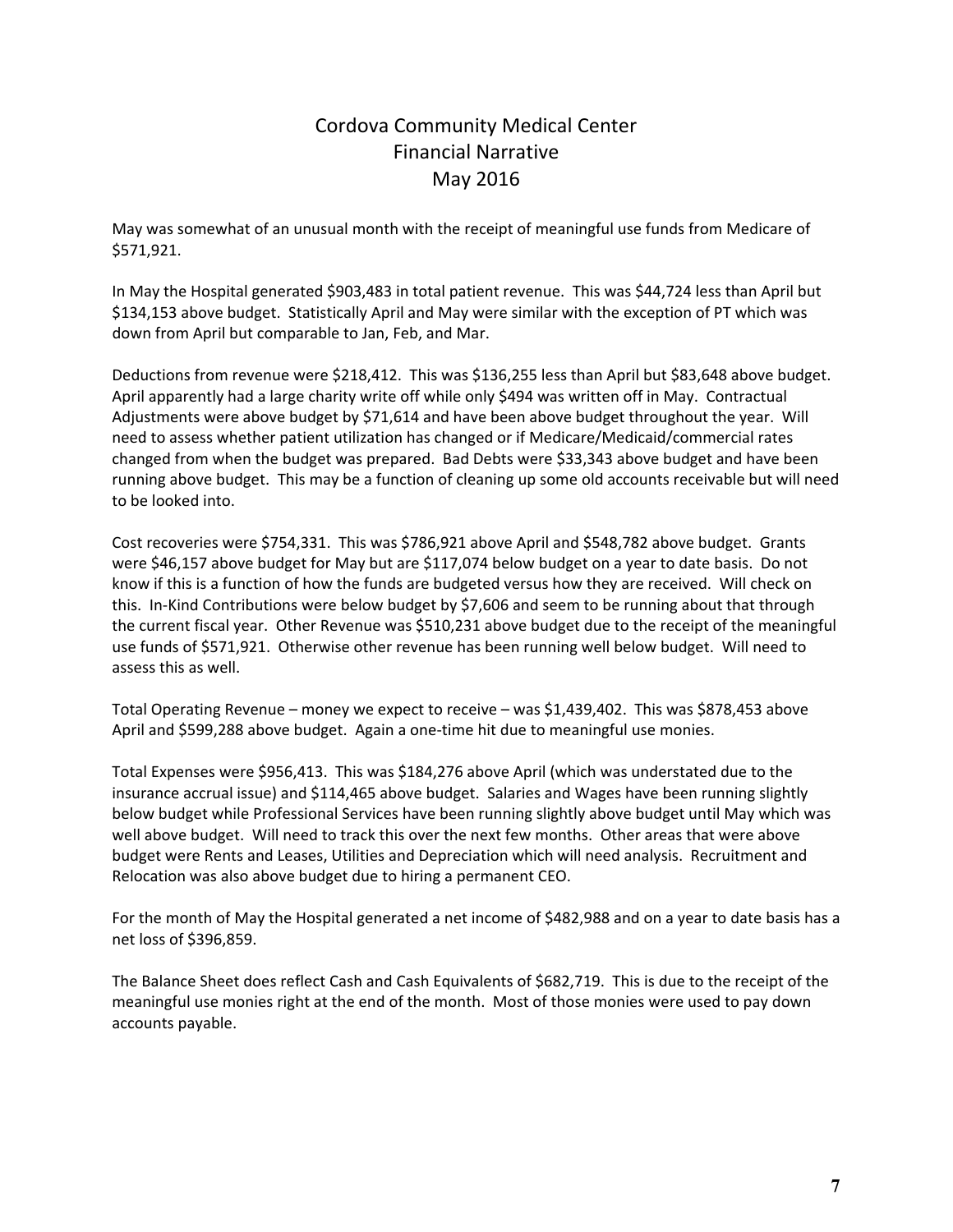#### **Profit & Loss Statement**

### **17:49**

**Application Code : GL**

#### **User Login Name:lwhite**

### **Through May 2016**

|                         | Period       | Budget      | Period        | Year-To-Date           | Year-to-date | Year-To-Date              |
|-------------------------|--------------|-------------|---------------|------------------------|--------------|---------------------------|
| Description             | Amount       | Amount      | Variance      | Amount                 | Budget       | Variance                  |
| <b>REVENUE</b>          |              |             |               |                        |              |                           |
| Acute                   | 71,754.35    | 30,838.75   | 40, 915.60    | 312,948.34             | 154,193.75   | 158,754.59                |
| <b>Swing Bed</b>        | 79,799.30    | 92,045.17   | $-12, 245.87$ | 372, 327.21            | 460,225.85   | $-87,898.64$              |
| Long Term Care          | 367,646.70   | 346,378.16  | 21, 268.54    | 1,769,581.45           | 1,731,890.80 | 37,690.65                 |
| Clinic                  | 80,709.13    | 63, 292.99  | 17, 416.14    | 357, 361.74            | 316, 464.99  | 40,896.75                 |
| Outpatients-Other       | 207,504.90   | 188,519.91  | 18,984.99     | 983,058.31             | 942, 599.59  | 40, 458.72                |
| Behavioral Health       | 96,068.76    | 48,254.34   | 47,814.42     | 271,425.00             | 241,271.70   | 30, 153.30                |
| Patient Services Total  | 903, 483.14  | 769,329.32  | 134, 153.82   | 4,066,702.05           | 3,846,646.68 | 220,055.37                |
| <b>DEDUCTIONS</b>       |              |             |               |                        |              |                           |
| Charity                 | 494.00       | 21,803.59   | $-21,309.59$  | 136,204.46             | 109,017.95   | 27, 186.51                |
| Contractual Adjustments | 165,999.45   | 94, 385.02  | 71, 614.43    | 865,727.02             | 471,925.10   | 393,801.92                |
| <b>Bad Debt</b>         | 51,919.10    | 18,575.58   | 33, 343.52    | 148,719.60             | 92,877.90    | 55,841.70                 |
| Deductions Total        | 218, 412.55  | 134,764.19  | 83,648.36     | 1,150,651.08           | 673,820.95   | 476,830.13                |
| COST RECOVERIES         |              |             |               |                        |              |                           |
| Grants                  | 86, 965.40   | 40,807.92   | 46, 157.48    | 86, 965.40             | 204,039.56   | $-117,074.16$             |
| In-Kind Contributions   | 93, 847.62   | 101, 453.67 | $-7,606.05$   | 460, 787.45            | 507,268.35   | $-46,480.90$              |
| Other Revenue           | 573,518.95   | 63, 287.58  | 510,231.37    | 558,402.98             | 316, 437.90  | 241,965.08                |
| Cost Recoveries Total   | 754,331.97   | 205,549.17  | 548,782.80    | 1,106,155.83           | 1,027,745.81 | 78,410.02                 |
| <b>TOTAL REVENUES</b>   | 1,439,402.56 | 840,114.30  | 599,288.26    | 4,022,206.80           | 4,200,571.54 | -178,364.74               |
| <b>EXPENSES</b>         |              |             |               |                        |              |                           |
| Wages                   | 274,075.60   | 294,438.56  | -20,362.96    | 1,404,714.02           | 1,472,192.80 | $-67,478.78$              |
| Taxes & Benefits        | 181,710.54   | 201,960.51  | -20,249.97    | 819,202.08             | 1,009,808.51 | $-190,606.43$             |
| Professional Services   | 267, 455.97  | 180,625.27  | 86,830.70     | 1,013,671.39           | 903, 126.35  | 110,545.04                |
| Minor Equipment         | 411.99       | 1,447.83    | $-1,035.84$   | 24,728.33              | 7,239.15     | 17,489.18                 |
| Supplies                | 25,887.05    | 36, 269.75  | $-10,382.70$  | 157,698.36             | 181,348.75   | $-23,650.39$              |
| Repairs & Maintenance   | 1,464.73     | 8,797.83    | $-7, 333.10$  | 12,825.99              | 43,989.15    | -31,163.16                |
| Rents & Leases          | 19,546.23    | 10,196.99   | 9,349.24      | 60,597.89              | 50,984.95    | 9,612.94                  |
| Utilities               | 93, 455.72   | 47,299.67   | 46, 156.05    | 496, 587.56            | 236, 498.35  | 260,089.21                |
| Travel & Training       | 2,840.35     | 4,340.93    | $-1,500.58$   | 12, 310.37             | 21,704.65    | $-9,394.28$               |
| Insurances              | 19,887.57    | 17,220.74   | 2,666.83      | 65, 227.32             | 86,103.70    | $-20,876.38$              |
| Recruit & Relocate      | 21, 167. 16  | 7,838.34    | 13,328.82     | 62,864.65              | 39,191.70    | 23, 672.95                |
| Depreciation            | 42,712.32    | 22,360.92   | 20, 351.40    | 212, 367.19            | 111,804.60   | 100,562.59                |
| Other Expenses          | 5,798.56     | 9,151.09    | -3, 352.53    | 76,270.89              | 45,755.45    | 30, 515.44                |
| <b>TOTAL EXPENSES</b>   | 956, 413.79  | 841, 948.43 | 114,465.36    | 4, 419, 066.04         | 4,209,748.11 | 209, 317.93               |
| OPERATING INCOME        | 482,988.77   | $-1,834.13$ |               | 484,822.90 -396,859.24 | -9,176.57    | $-387,682.67$             |
| NET INCOME              | 482,988.77   | $-1,834.13$ |               | 484,822.90 -396,859.24 |              | $-9,176.57$ $-387,682.67$ |
|                         |              |             |               |                        |              |                           |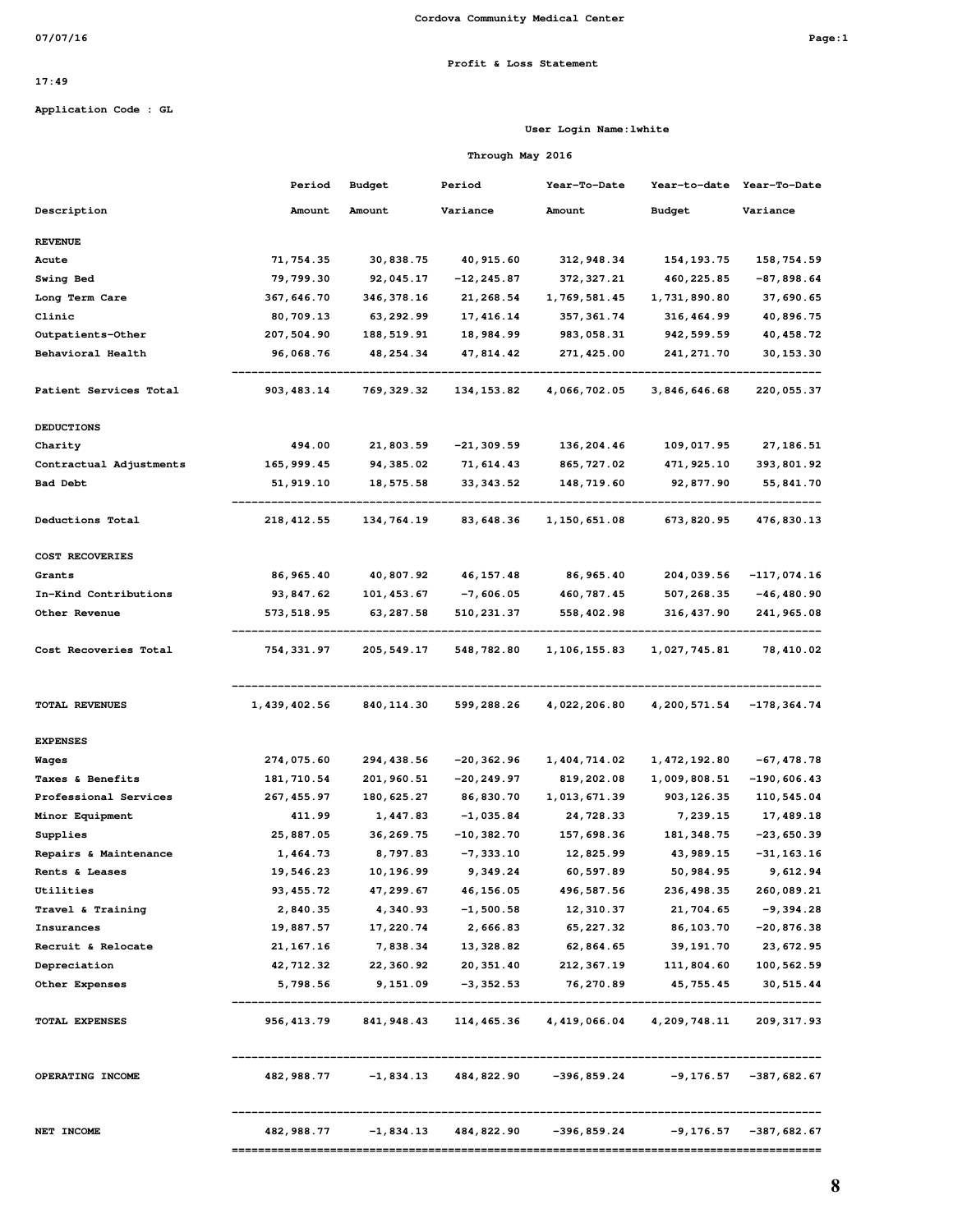### **Balance Sheet**

### **17:36**

#### **Application Code : GL**

**User Login Name:lwhite**

### **May 2016**

|                                                        | <b>Year-To-Date</b>               | Prior YTD                     |
|--------------------------------------------------------|-----------------------------------|-------------------------------|
| Description                                            | Amount                            | Amount                        |
| <b>ASSETS</b>                                          |                                   |                               |
| Cash & Cash Equivalents                                |                                   | 682, 719.90 91, 313.94        |
| Net Patient Receivables                                |                                   | 1,017,483.04 1,024,938.09     |
| Other Receivables                                      | 100,480.80                        | 246,953.47                    |
| <b>Fixed Assets</b>                                    |                                   | 4,902,017.58 4,067,307.72     |
| Prepaid Expenses                                       |                                   | 22,641.76 27,010.29           |
| Inventory                                              |                                   | 198, 405. 41 179, 338. 56     |
| <b>TOTAL ASSETS</b>                                    | --------------------------------- | 6, 923, 748.49 5, 636, 862.07 |
| <b>LIABILITIES</b>                                     |                                   |                               |
| Payables                                               |                                   | 1,796,676.84 2,586,535.83     |
| Payroll Liabilities                                    |                                   | 547, 355.29 224, 961.94       |
| Other Liabilities                                      |                                   | 2, 342, 846.00 151, 340.53    |
| <b>TOTAL LIABILITIES</b>                               |                                   | 4,686,878.13 2,962,838.30     |
| EQUITY/FUND BALANCE                                    |                                   | ----------------------        |
| <b>TOTAL FUND BALANCE</b>                              |                                   | 2, 236, 870.36 2, 674, 023.77 |
| TOTAL LIABILITIES AND EQUITY 6,923,748.49 5,636,862.07 | ================================= | -----------------------       |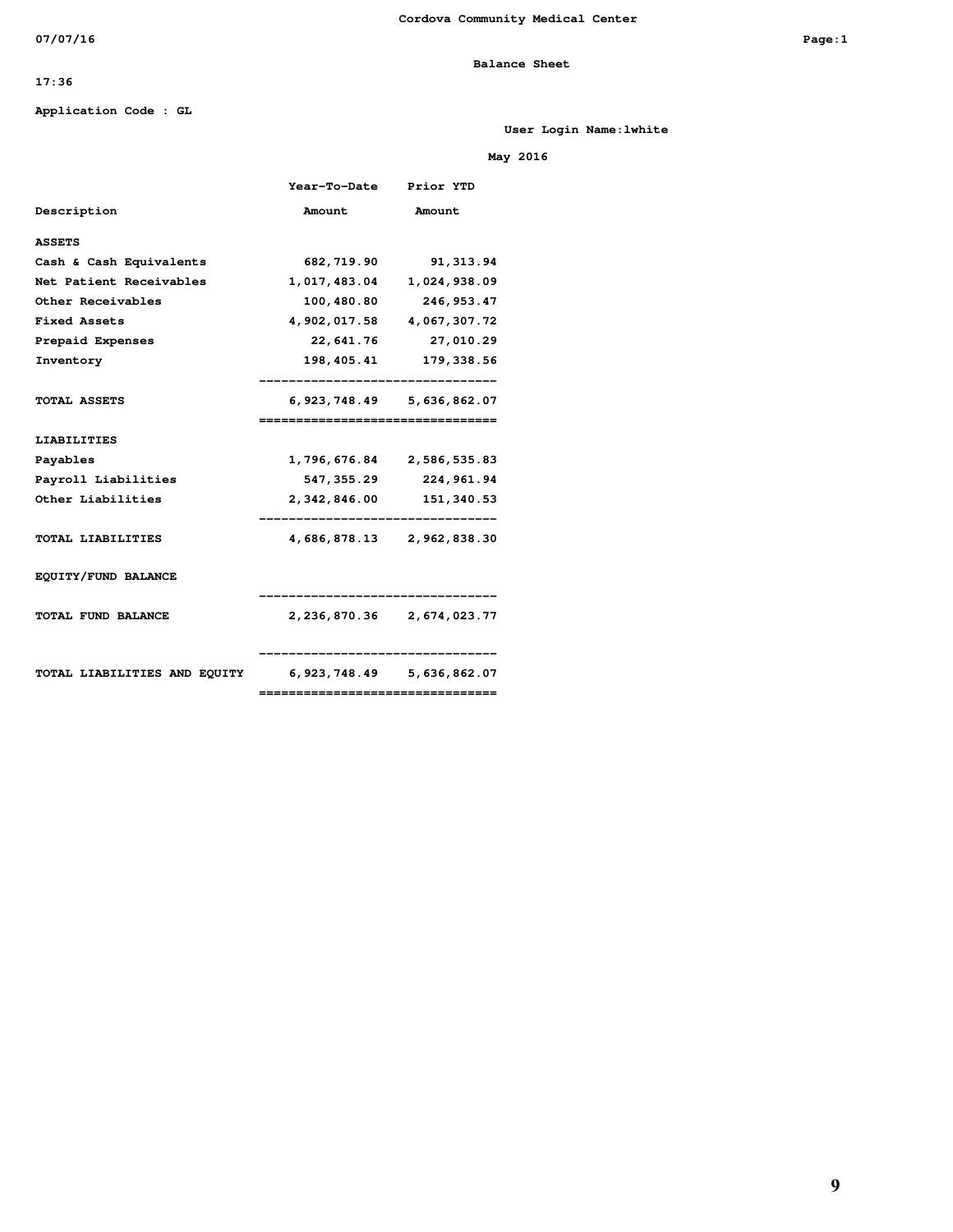| 2015                     | JAN-15          | FEB-15          | <b>MAR-15</b>    | APR-15                | $MAX-15$        | JUN-15         | <b>JUL-15</b>  | AUG-15 | SEP-15                                | <b>OCT-15</b>   | NOV-15                                  | DEC-15         |
|--------------------------|-----------------|-----------------|------------------|-----------------------|-----------------|----------------|----------------|--------|---------------------------------------|-----------------|-----------------------------------------|----------------|
| Acute                    | $\sim$          | m               |                  | $\infty$              | $\frac{6}{1}$   | m              | $\overline{a}$ | $\sim$ | $\Xi$                                 | م               | L                                       |                |
| Swing                    | 31              | m               | 55               | $\mbox{6}$            | $60\,$          | 62             | $^{28}$        | 45     |                                       | $\overline{c}$  |                                         | $\sim$ $\circ$ |
| Obs                      |                 | ഗ               | $\infty$         | $\boldsymbol{\infty}$ | 4               | LŊ             | $\infty$       | 6      | $\begin{array}{c} 2 \\ 2 \end{array}$ | $\overline{37}$ | $\begin{array}{c} 26 \\ 36 \end{array}$ | 35             |
| LC                       | 310             | 280             | 308              | 287                   | 307             | 300            | 274            | 273    | 388                                   | 309             | 300                                     | 310            |
| Clinic                   | 141             | 151             | 157              | 196                   |                 | 190            | 224            | 270    | 164                                   | 194             | 131                                     | 160            |
| $\widetilde{\mathbb{E}}$ | 23              | 46              | $\overline{q}$   | $\overline{a}$        | 204<br>104      | $\mathfrak{L}$ | 104            | 60     | $\overline{4}$                        | 56              |                                         | 39             |
| 폾                        | 54              | 90              | 73               | 57                    | $\overline{37}$ | $68\,$         | 112            | 49     | 106                                   | $\mathcal{L}$   | $37$<br>71                              | 76             |
|                          | 224             | 197             | 280              | 347                   | 321<br>108      | 224            | 319            | 345    | 216                                   | 170             | 296                                     | 269            |
| F<br>5                   | $\overline{24}$ | 55              | 95               | 67                    |                 | 65             | 35             | 107    | 90                                    | 99              | 115                                     | 128            |
| del                      | 440             | 350             | 533              | 266                   | 486             | 311            | 411            | 328    | 359                                   | 363             | 291                                     | 367            |
|                          | $\overline{2}$  | 27              | 99               | 68                    | 59              | 56             | 99             | 84     | $\overline{4}$                        | 34              | $\overline{\epsilon}$                   | $\overline{4}$ |
| Vray<br>OP               |                 | LO,             | $\sim$           | 4                     | $\overline{ }$  | 12             | 4              | $\sim$ | 15                                    | 12              | 20                                      | $\mathsf{c}$   |
| <b>Billable Services</b> | 1328            | 1212            | 1633             | 1443                  | 1707            | 1369           | 1618           | 1608   | 1481                                  | 1360            | 1360                                    | 1433           |
| 2016                     | $Jan-16$        | Feb-16          | Mar-16           | Apr-16                | May-16          |                |                |        |                                       |                 |                                         |                |
| Acute                    | $\frac{6}{1}$   | 15              | $^{28}$          | $\overline{2}$        | 26              |                |                |        |                                       |                 |                                         |                |
| Swing                    | $\overline{c}$  | $\overline{a}$  | 32               | $\overline{37}$       |                 |                |                |        |                                       |                 |                                         |                |
| Obs                      | $\overline{3}$  | 35              | 39               | $\mathfrak{F}$        | $24$<br>42      |                |                |        |                                       |                 |                                         |                |
| LTC                      | 310             | 290             |                  | 297                   |                 |                |                |        |                                       |                 |                                         |                |
| Clinic                   | 178             | 197             | 310<br>170       | 203                   | 310<br>222      |                |                |        |                                       |                 |                                         |                |
| $\widetilde{\mathbb{E}}$ | 52              | 45              | 52<br>103<br>349 | 52                    | 59              |                |                |        |                                       |                 |                                         |                |
| $\Xi$                    | 54              | 100             |                  | 104                   | 89              |                |                |        |                                       |                 |                                         |                |
|                          | 319             | 344             |                  | 401                   | 326             |                |                |        |                                       |                 |                                         |                |
| $5\overline{5}$          | 105             | 107             | 51               | 139                   | 124             |                |                |        |                                       |                 |                                         |                |
| ap<br>Xray<br>OP         | 304             | 363             | 324              | 350                   | 374             |                |                |        |                                       |                 |                                         |                |
|                          | ငွ              | 52              | 54               | 56                    | 76              |                |                |        |                                       |                 |                                         |                |
|                          | 4               | $\mathbf{\sim}$ | ഥ                | $\mathbf 2$           | $\infty$        |                |                |        |                                       |                 |                                         |                |
| <b>Billable Services</b> | 1489            | 1590            | 1517             | 1697                  | 1680            |                |                |        |                                       |                 |                                         |                |

Cordova Community Medical Center Statistics

Cordova Community Medical Center Statistics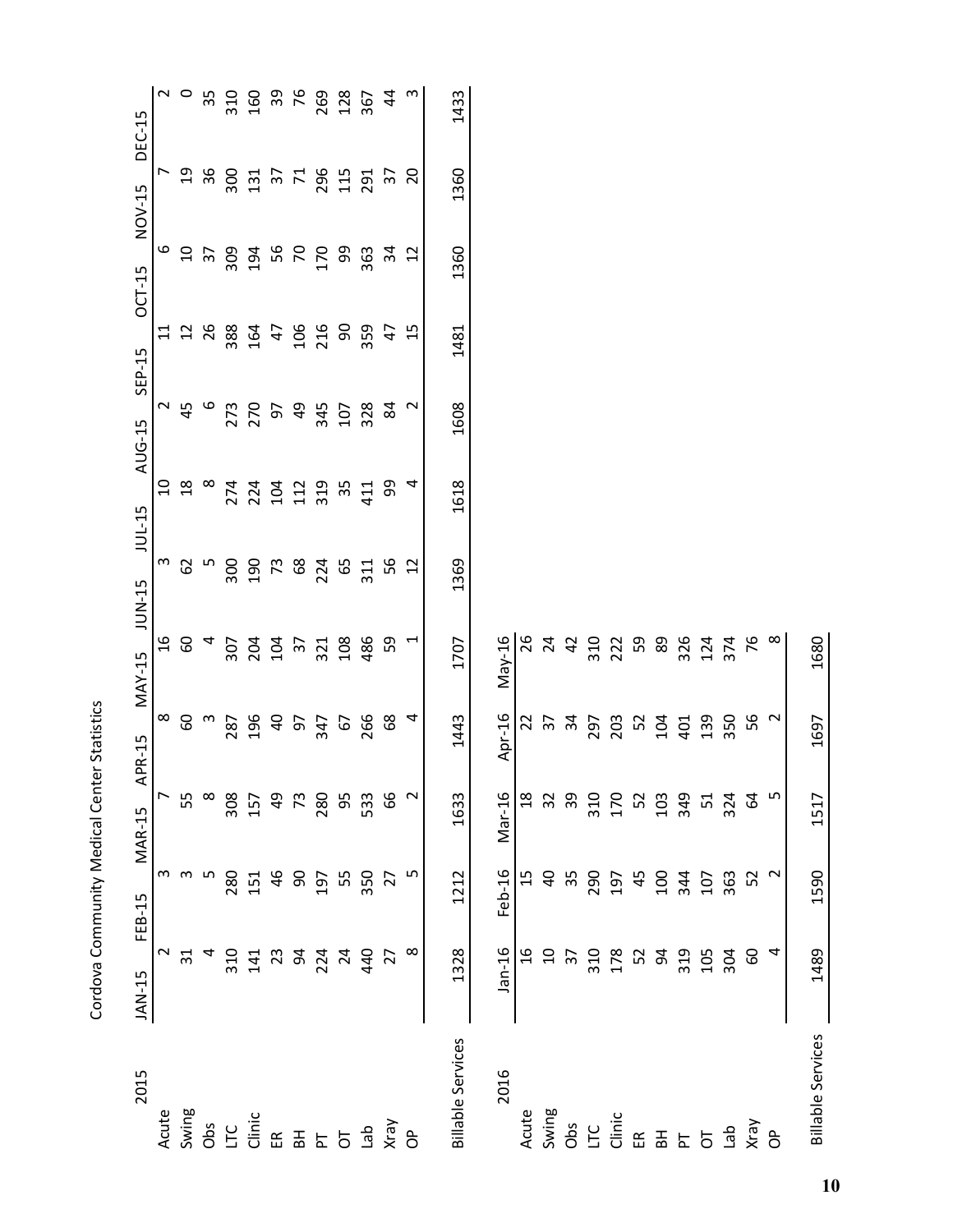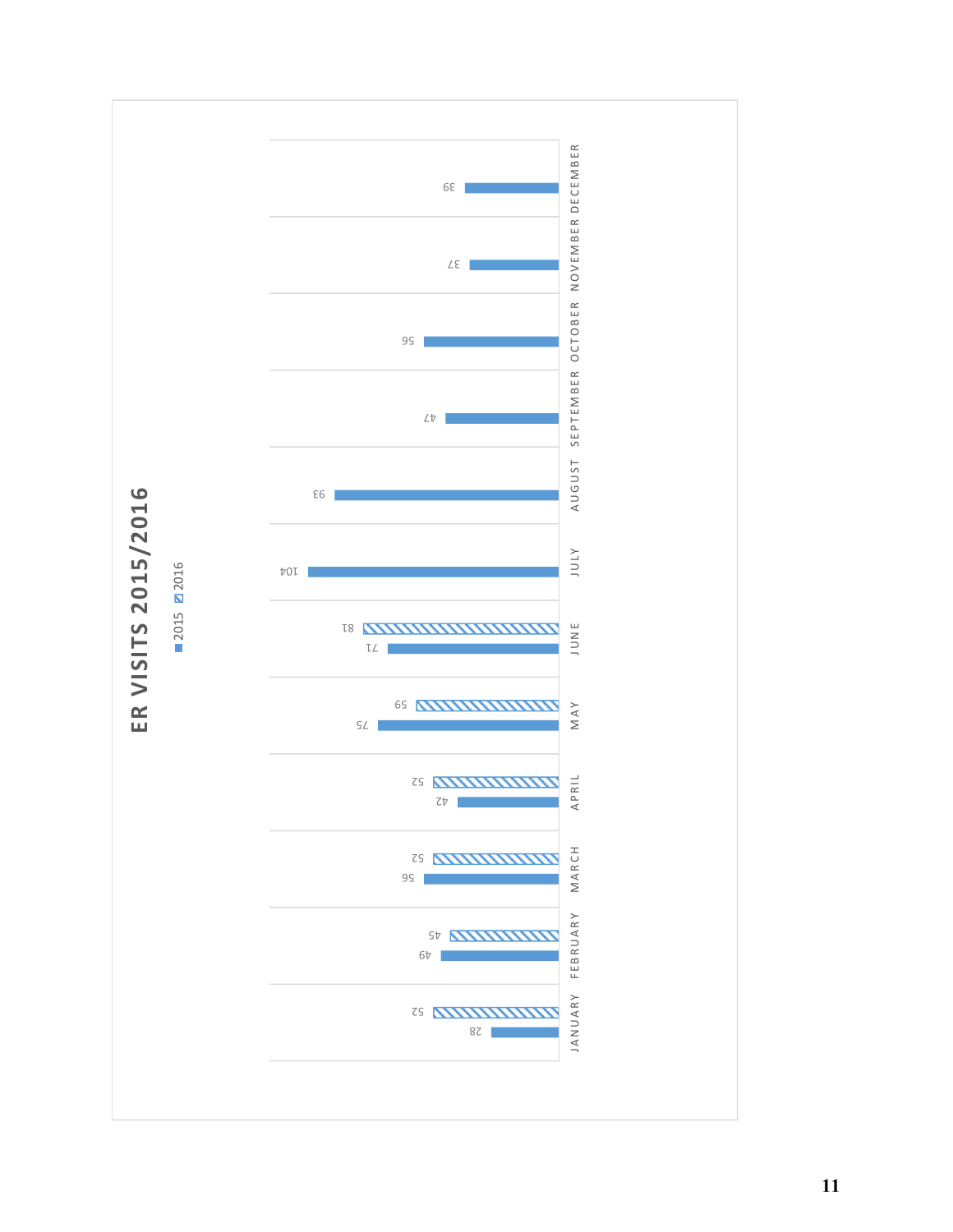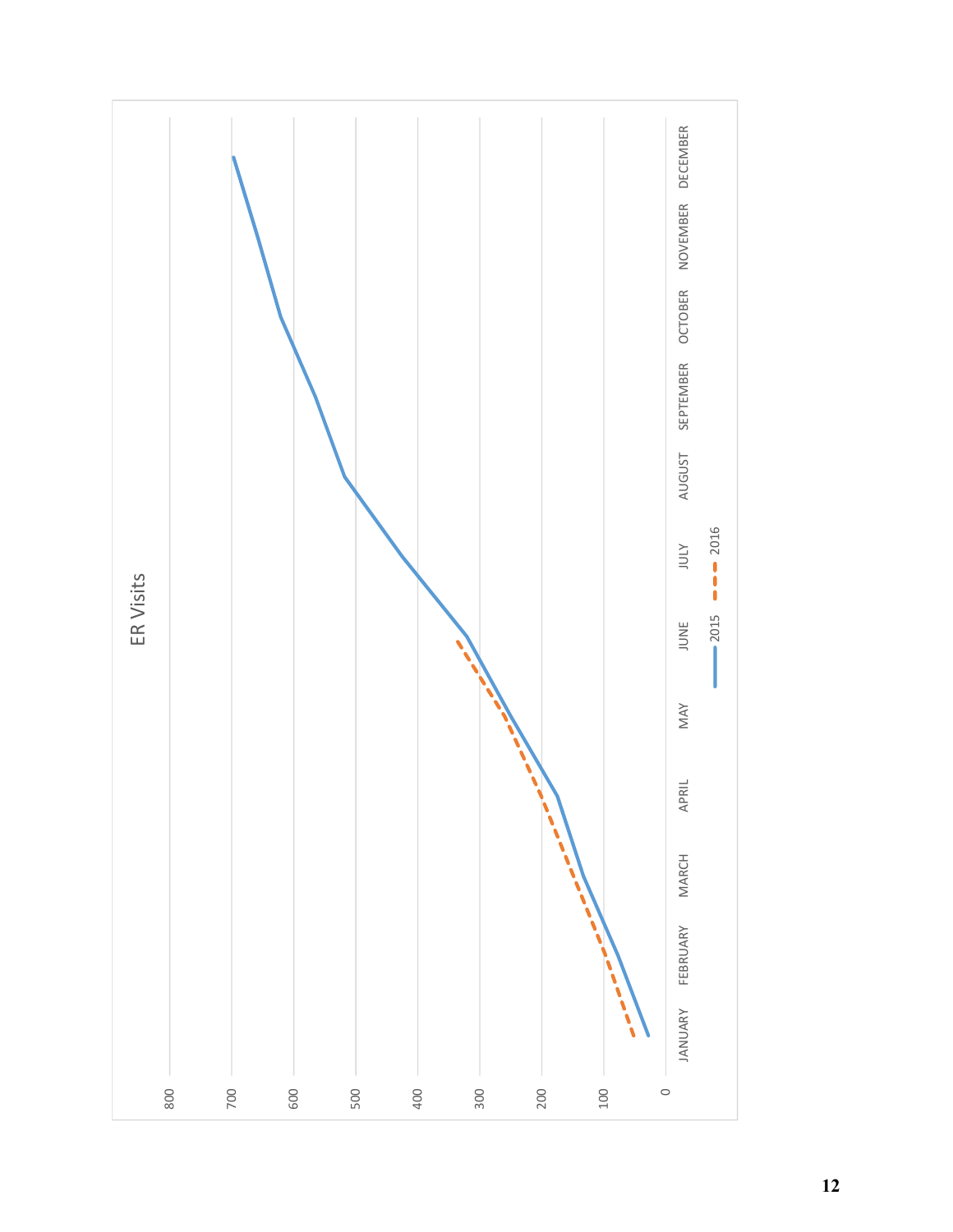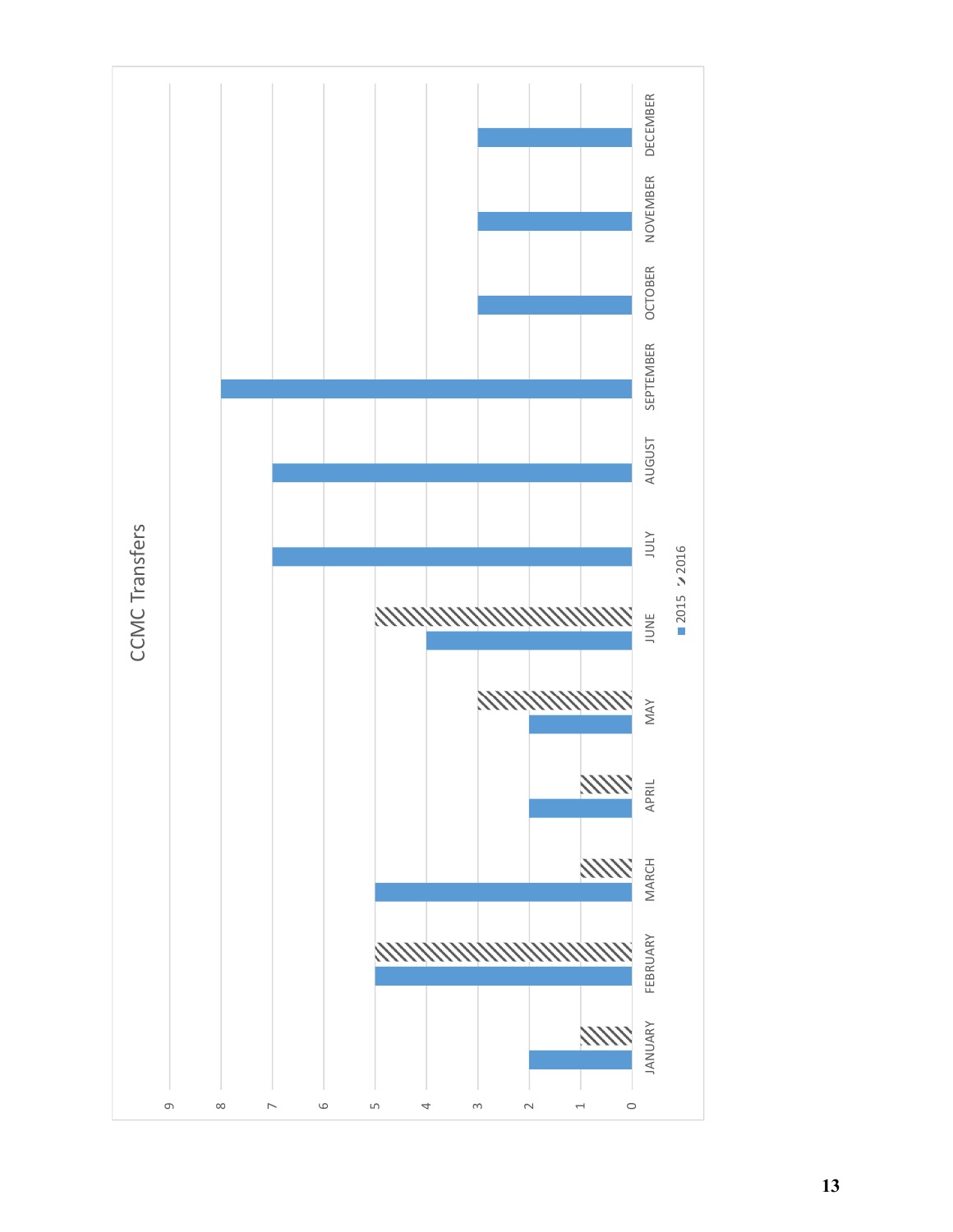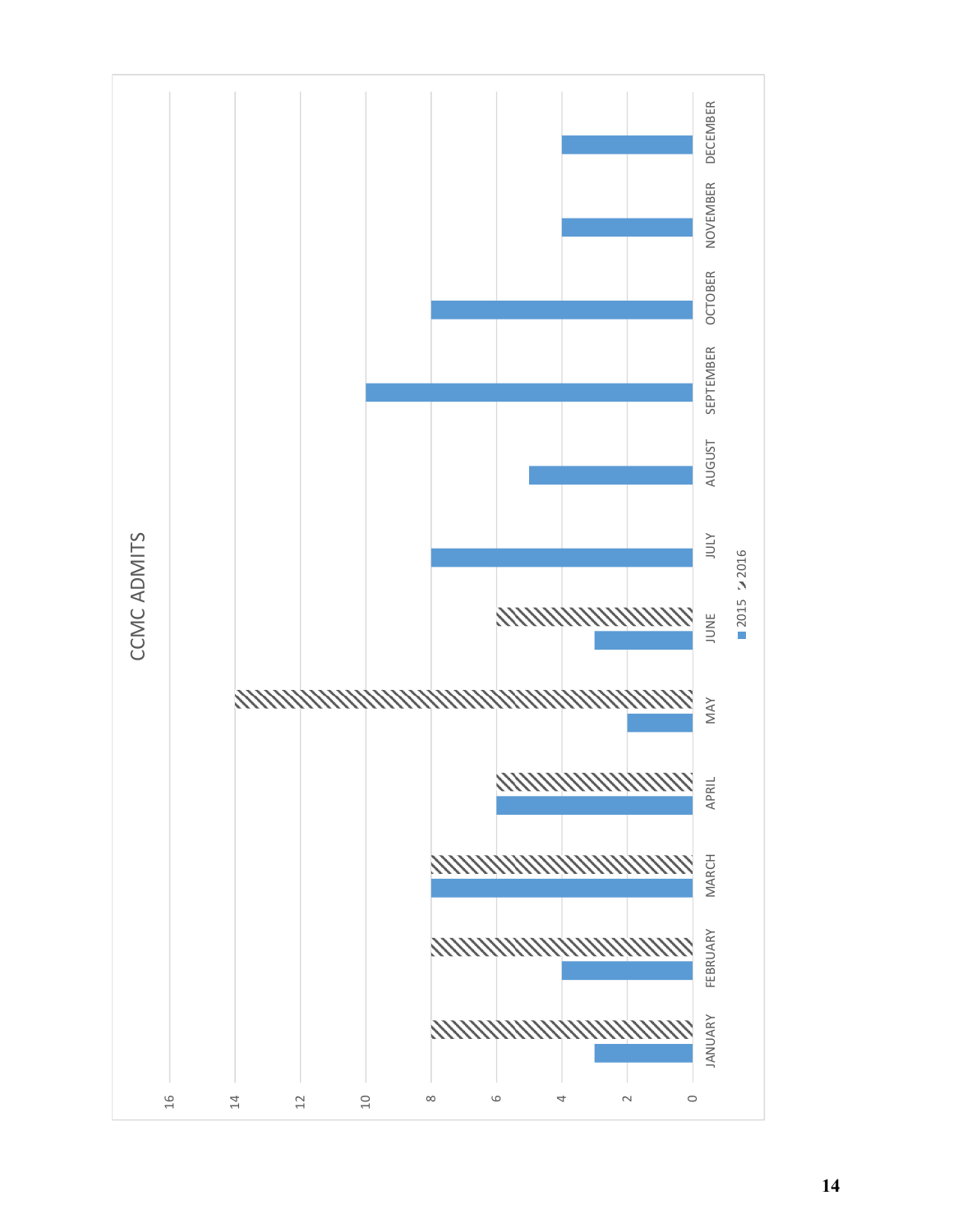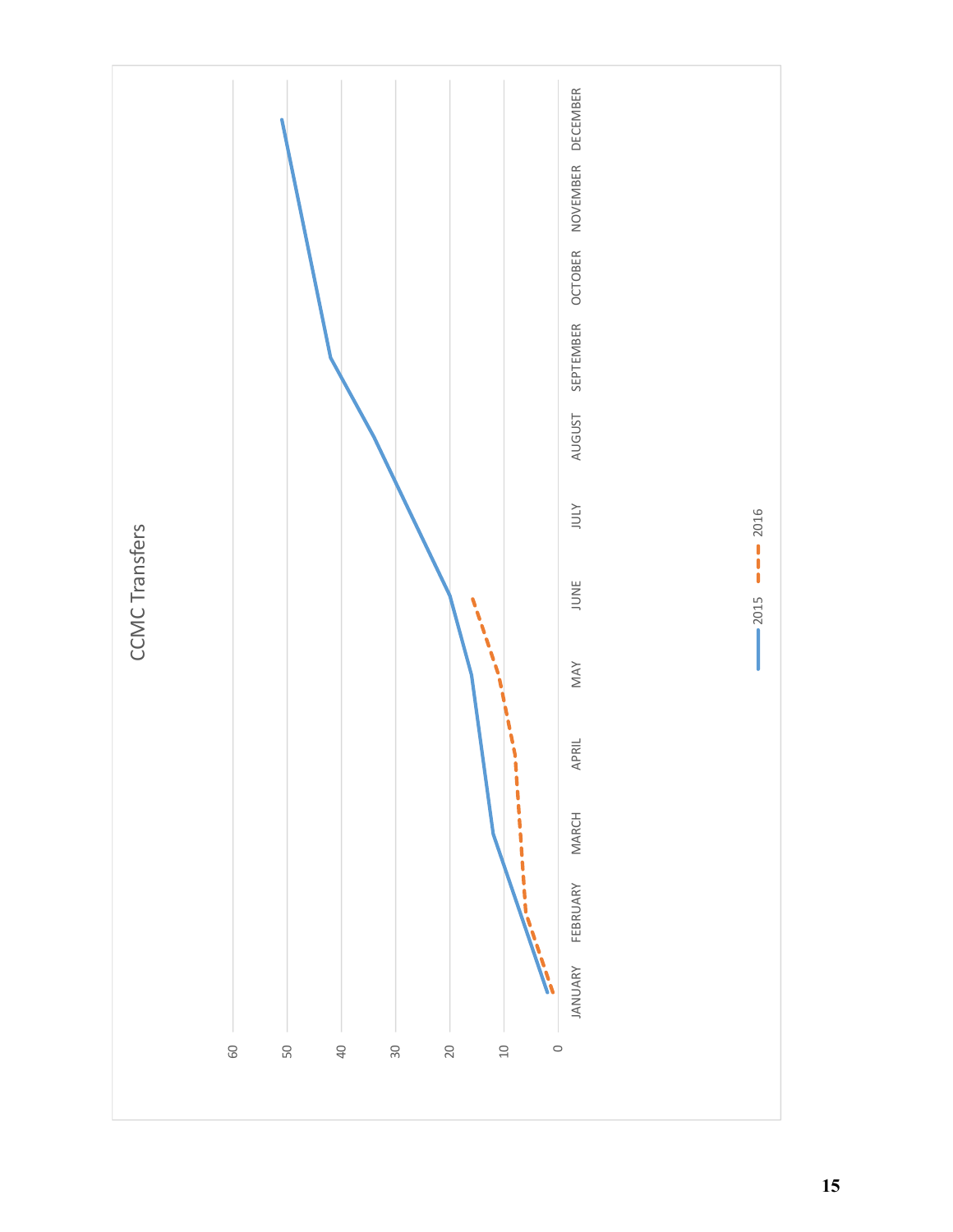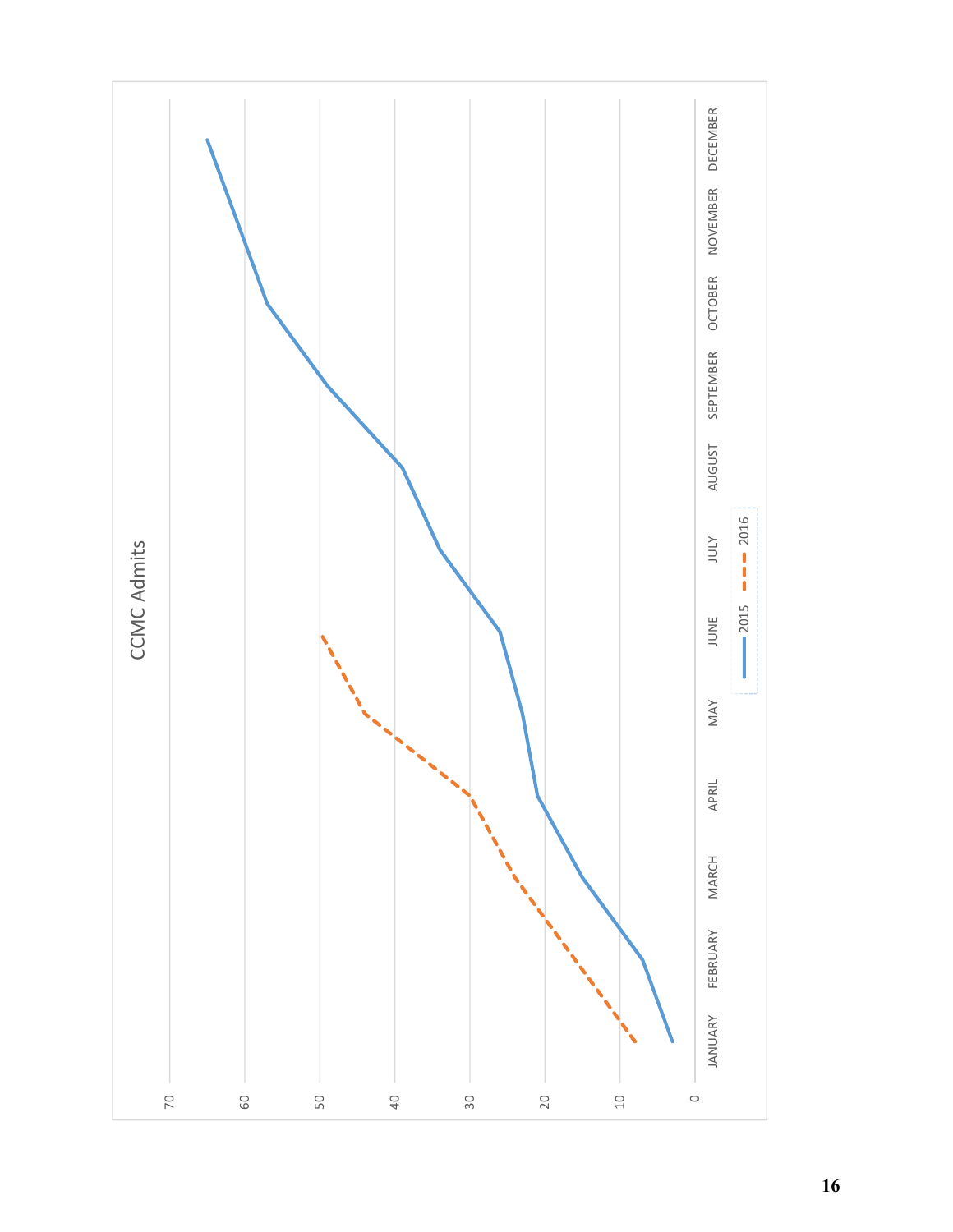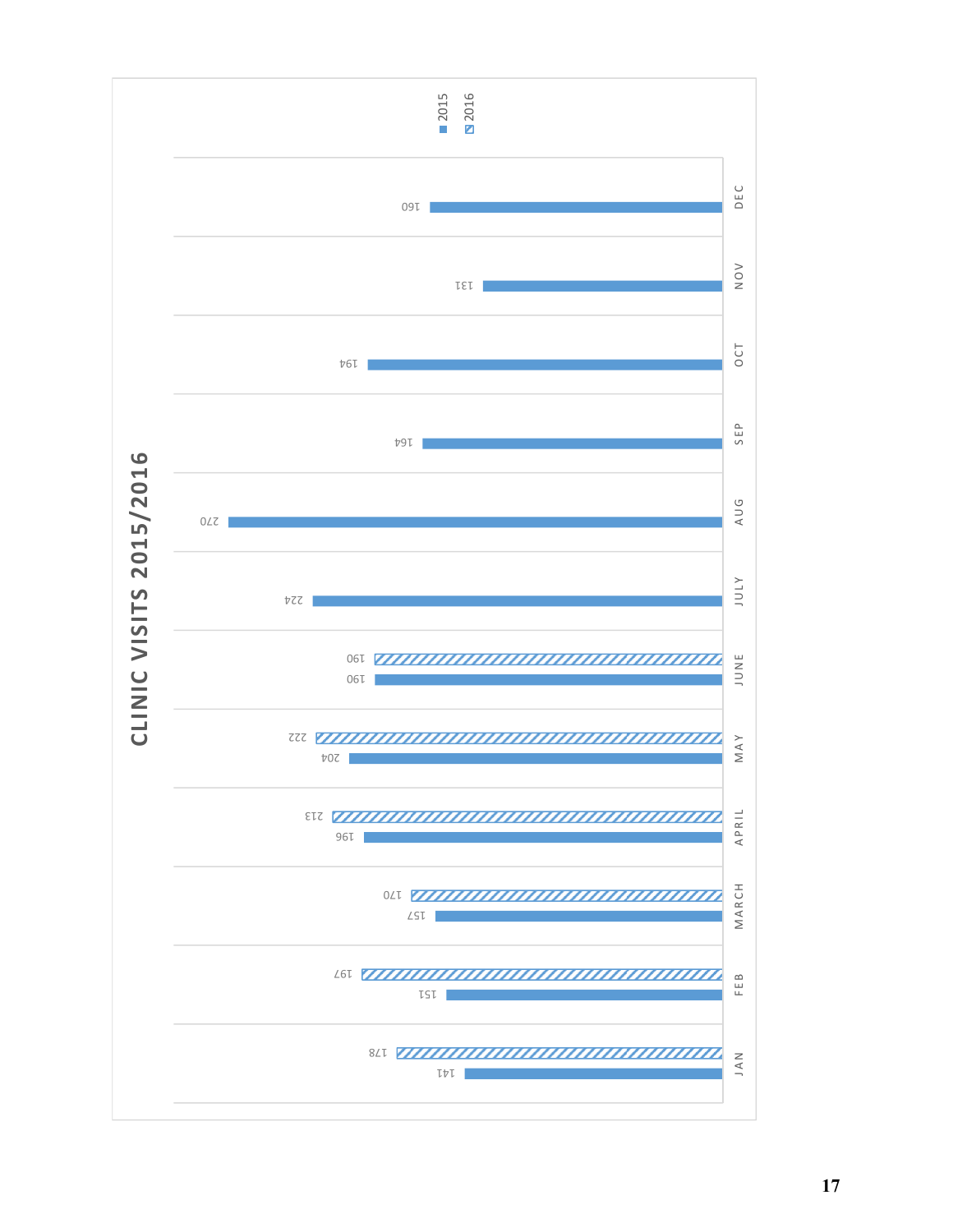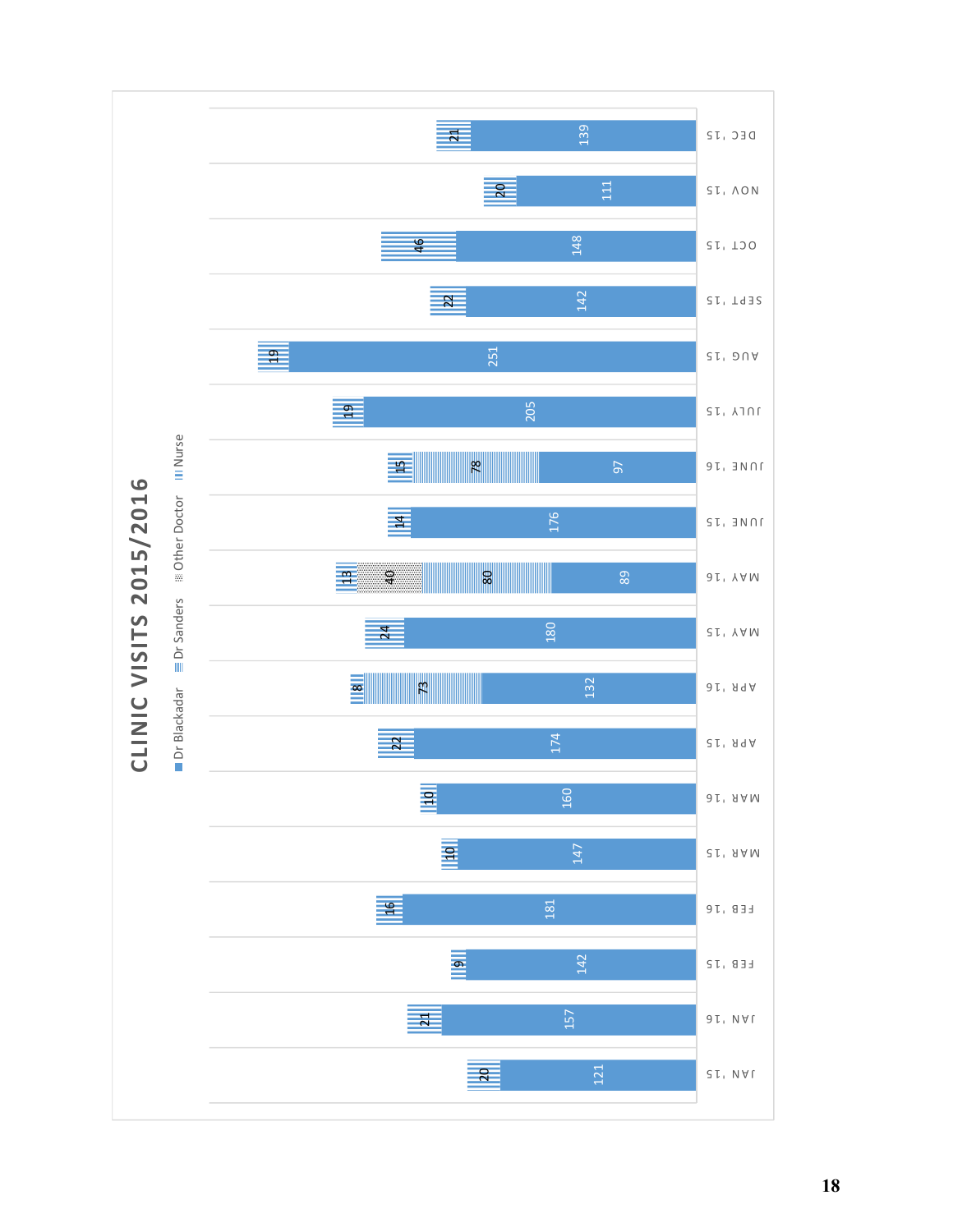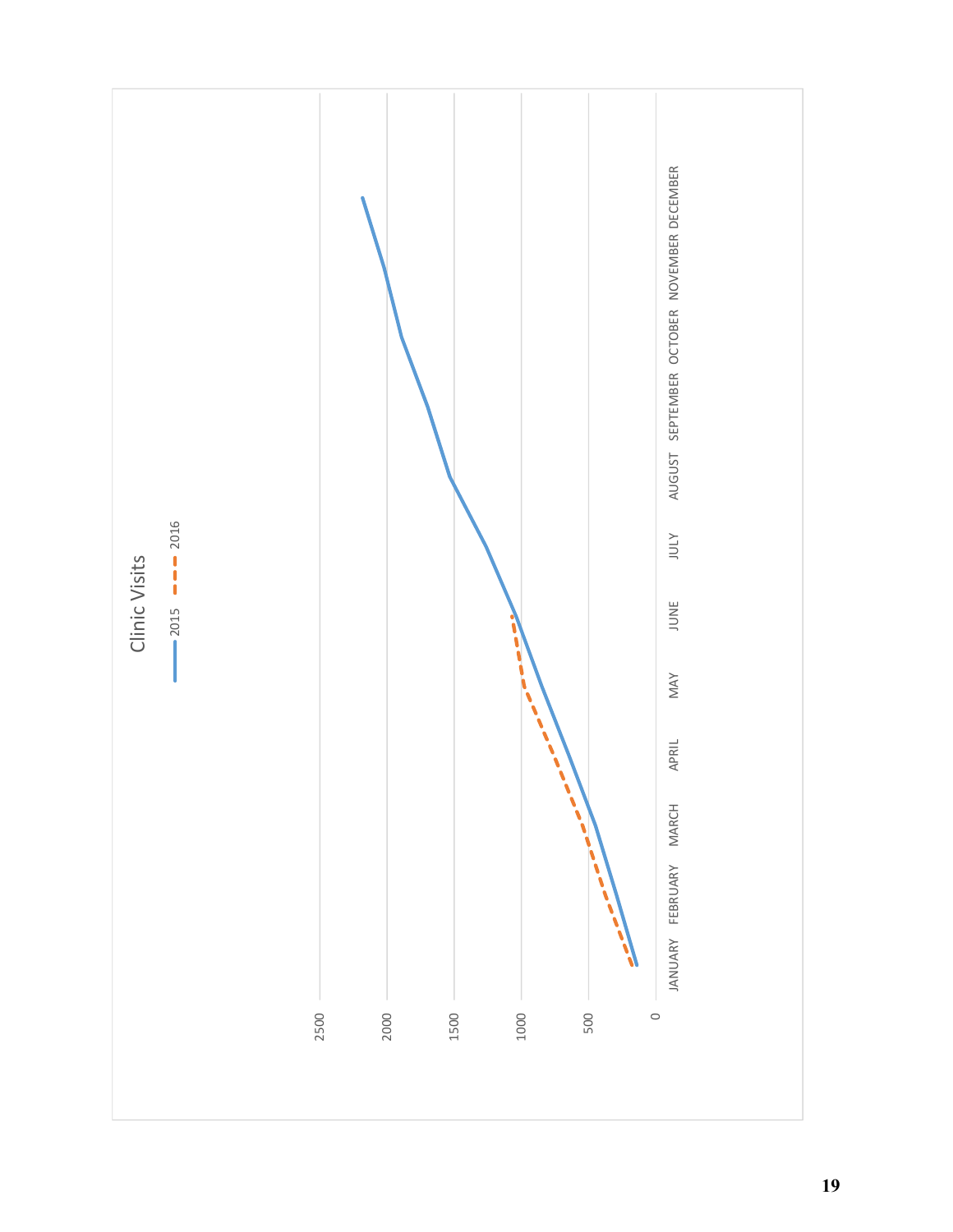**JUNE 2016**

Quorum's Monthly Digest of the Business of Healthcare

# **HEALTH INSURANCE OPTIONS EXPECTED TO DWINDLE, PREDOMINATELY IN RURAL REGIONS**

# **REFERENCES**

Quotations in the text are drawn from the following sources:

*The Wall Street Journal*: Insurance Options Dwindle in Some Rural Regions, May 15, 2016 http://www.wsj.com/articles/ insurance-options-dwindle-in[some-rural-regions-1463356031](http://www.wsj.com/articles/insurance-options-dwindle-in-some-rural-regions-1463356031) 

*The Houston Chronicle*: Blue Cross Blue Shield seeks 60% rate hikes in 2017, June 1, 2016 http://www.houstonchronicle.com/ news/houston-texas/texas/article/ [Blue-Cross-Blue-Shield-seeks-60](http://www.houstonchronicle.com/news/houston-texas/texas/article/Blue-Cross-Blue-Shield-seeks-60-rate-hikes-in-7958152.php) rate-hikes-in-7958152.php

*Becker's Hospital Review*: Rural U.S. in danger of becoming insurance desert: 6 things to know, June 2, 2016

[http://www.beckershospitalreview.](http://www.beckershospitalreview.com/payer-issues/rural-u-s-in-danger-of-becoming-insurance-desert-6-things-to-know.html) com/payer-issues/rural-u-s-indanger-of-becoming-insurancedesert-6-things-to-know.html

*CNBC*: Big drop in Texans without health insurance, but poor lag, June 1, 2016 [http://www.cnbc.com/2016/06/01/](http://www.cnbc.com/2016/06/01/big-drop-in-texans-without-health-insurance-but-poor-lag.html) big-drop-in-texans-withouthealth-insurance-but-poor-lag. html

*The Des Moines Register*: Wellmark plans 38% to 43% increases for some customers, May 12, 2016 http://www.desmoinesregister. com/story/news/ health/2016/05/12/wellmark[plans-38-to-43-increases-some](http://www.desmoinesregister.com/story/news/health/2016/05/12/wellmark-plans-38-to-43-increases-some-customers/84277758/)customers/84277758/

*USA Today*: UnitedHealth warns it may exit Obamacare plans, Nov. 20, 2015 [http://www.usatoday.com/story/](http://www.usatoday.com/story/money/2015/11/19/unitedhealth-group-earnings-downgrade-obamacare-affordable-care-act/76040322/) money/2015/11/19/unitedhealthgroup-earnings-downgradeobamacare-affordable-careact/76040322/

Rural regions may experience even more change in health insurance coverage options over the next year. According to the *Houston Chronicle*, "Insurers across the nation have complained vigorously that they are losing money in the federal exchanges as some customers have proven more costly to cover than anticipated. Under the Affordable Care Act (ACA), an insurer can no longer deny coverage to someone based on her or his health status or pre-existing condition." *The Wall Street Journal* recently reported that many health insurance companies are pulling out of unprofitable markets, mostly in rural regions. The article explained that many people with health insurance "will have only one insurer's plan to choose from on the ACA's exchanges next year." In fact, "so far, more than 650 counties appear on track to have just one insurer on the exchanges in 2017, according to the Kaiser Family Foundation," (*The Wall Street Journal*).

VIEW

With a growing number of "insurance deserts" throughout the country, many people do not know what their health coverage options will be next year (*Becker's Hospital Review*). According to *Becker's Hospital Review*, "In Alaska and Alabama, state regulators expect to have only one insurer offering plans on the government insurance exchanges for the entire state next year. In addition, Kentucky, Tennessee, Mississippi, Arizona and Oklahoma are also expected to have only one insurer offering governmentsubsidized plans. Of those counties in jeopardy of having a single insurer next year, 70 percent have mostly rural populations." Limited health insurance options are happening especially in states that have not expanded Medicaid. According to *CNBC*, "A whopping 46 percent of Texans whose household income is below \$16,395 still remain uninsured, according to the report by Rice University's Baker Institute for Public Policy and the Episcopal Health Foundation."

To combat high costs, some health insurers are hiking their rates. *U.S. News and World* 

*Report* said "several industry observers say they expect insurers to seek significant premium hikes in many markets. Final rates will come out later this year, and enrollment for 2017 coverage will begin Nov. 1, a week before the presidential election." Wellmark Blue Cross Blue Shield in Iowa cites "trends related to the ACA and the fast rising costs of prescription drugs," as the main causes for the premium increase. In Texas, "Blue Cross and Blue Shield of Texas asked for rate hikes of nearly 60 percent for next year in three popular HMO plans. The hike could affect nearly 603,000 Texans buying individual policies through the ACA marketplace," (*Houston Chronicle*). 30,000 Iowa residents are also facing sticker shock. Individuals covered under Wellmark Blue Cross Blue Shield were recently notified that premiums would rise from 38 percent to 43 percent next year, (*The Des Moines Register)*.

And while some are considering rate increases, other health insurance providers are considering entirely pulling out. As reported in the Dec. 2015 *Q View*, according to *USA Today*, UnitedHealth Group said it planned to pull out of the exchanges next year as it lost \$425 million from health plans sold on the ACA's marketplaces." Joining UnitedHealth Group is Humana. According to *U.S. News and World Report*, "Humana became the latest health insurer to serve notice that it might leave some ACA exchanges next year, creating more uncertainty for customers ahead of this fall's enrollment window and presidential campaign, during which the law is sure to remain a hot debate topic."

As the presidential election approaches, the future of the ACA is still unknown. Talk with your CEO about the availability of insurance exchange options for your local community and the potential impact of increasing health insurance rates and health insurance exchanges will have on your hospital and medical staff. And you can ask your Quorum regional vice president how other hospitals and communities are addressing these challenges.

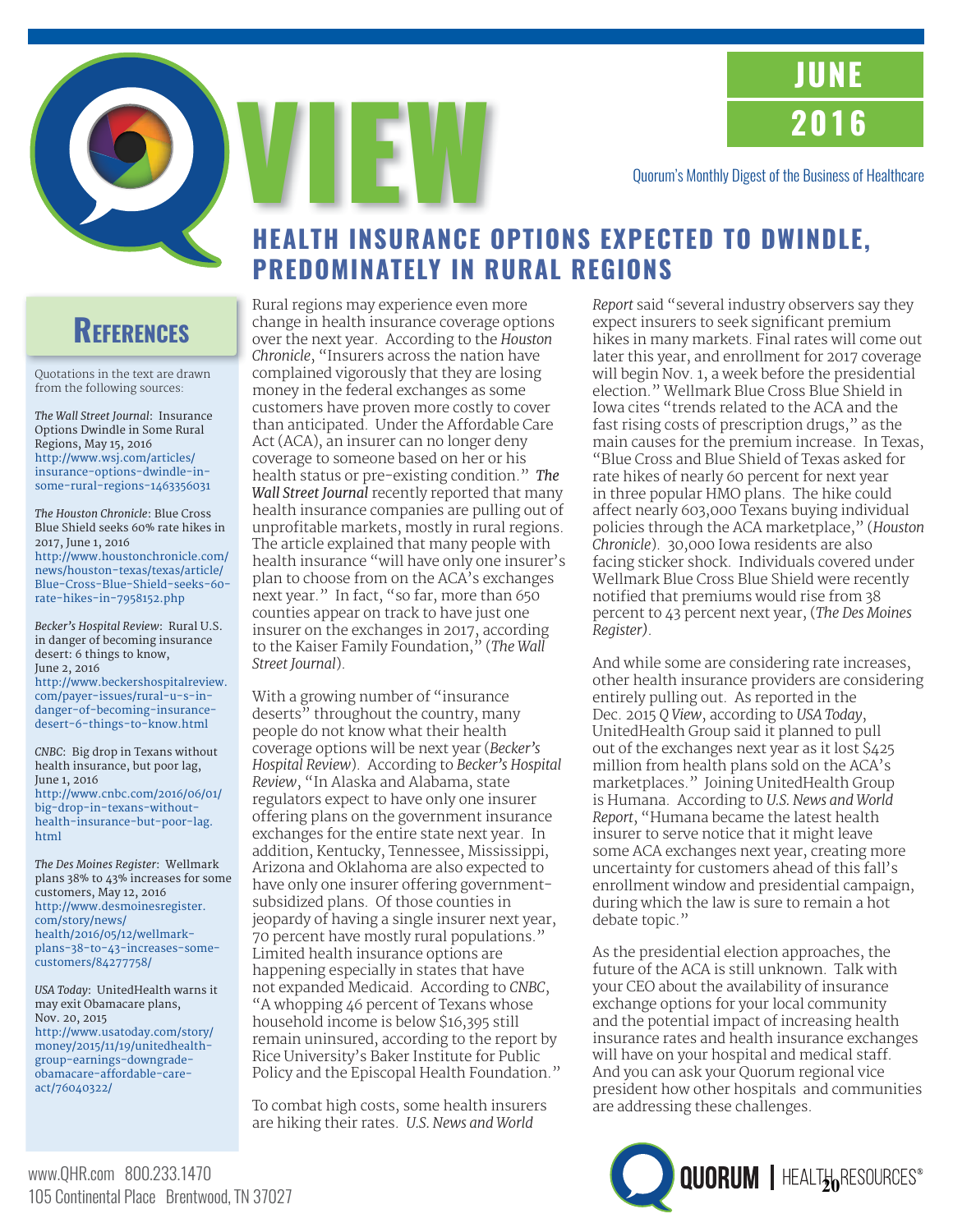

# Memorandum

# To: Health Services Board From: Scot Mitchell, FACHE, CCMC CEO Subject: Resolution to update CCMC Authorized Check Signers Date: July 6, 2016

CCMC and the Health Service Board need to update and resubmit the Resolution Authorizing CCMC Check Signers to be in compliance with the HBS Bylaws:

To remove the following individuals as authorized check signers:

Interim CEO Noel Rea Interim CFO Olinda White

To add the following CCMC Employees as authorized check signers:

CEO Scot Mitchell SA Director Stephen Sundby

The updated list of CCMC authorized check signers will be as follows:

| <b>CEO</b>                | Scot Mitchell         |
|---------------------------|-----------------------|
| <b>SA Director</b>        | <b>Stephen Sundby</b> |
| Dir. Of Rehab Svcs.       | Randy Apodaca         |
| <b>HSB</b> President      | David Allison         |
| <b>HSB</b> Vice-President | Tim Joyce             |
| <b>HSB</b> Secretary      | Tom Bailer            |

**Suggested Motion:** "I move to approve the Resolution of the Cordova Health Services Board designating the representatives authorized for signing checks, non-check payroll tax payment, and cash transfers for Cordova Community Medical Center."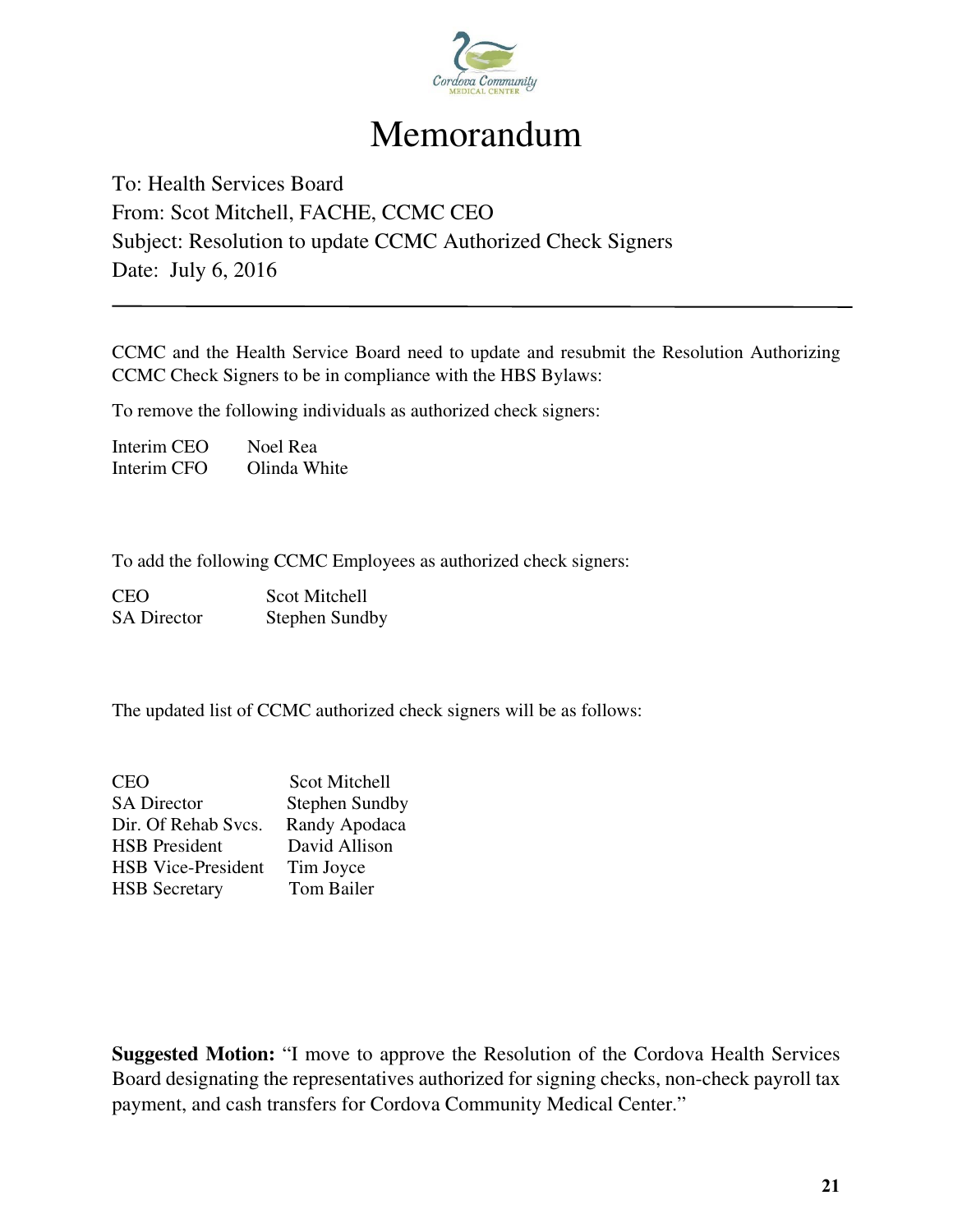### **Community Health Services Board Resolution**

### **A RESOLUTION OF THE CORDOVA COMMUNITY HEALTH SERVICES BOARD OF THE CORDOVA COMMUNITY MEDICAL CENTER DESIGNATING THE RESPRESENTATIVES AUTHORIZED FOR SIGNING CHECKS, NON-CHECK PAYROLL TAX PAYMENT, AND CASH TRANSFERS FOR CORDOVA COMMUNITY MEDICAL CENTER.**

**WHEREAS**, the Cordova Community Medical Center checking accounts for the general fund, payroll fund, grant fund and nursing home patient trust accounts, require two (2) signatures; and

**WHEREAS**, CCMC investment accounts, funded depreciation accounts, and malpractice trust accounts require the Administrator and one (1) Board Officer's original signatures, and

### **THERFORE, BE IT RESOLVED THAT,**

- 1. All checks issued require two signatures; at least one (1) Health Service Board Officer's signature, and that non-check electronic payments and cash transfers from the general checking account to the payroll checking account should be signed off by at least one HSB officer and another authorized signer;
- 2. The Health Services Board authorizes the following individuals only to act as check signers on the above-mentioned accounts:

CEO Scot Mitchell Dir. Of Rehab Services Randy Apodaca SA Director Stephen Sundby HSB President David Allison HSB Vice-President Tim Joyce HSB Secretary Tom Bailer

### **PASSED and approved this 14th day of July 2016.**

| <b>Board</b><br>$\sim$<br>,,, |  |
|-------------------------------|--|
|-------------------------------|--|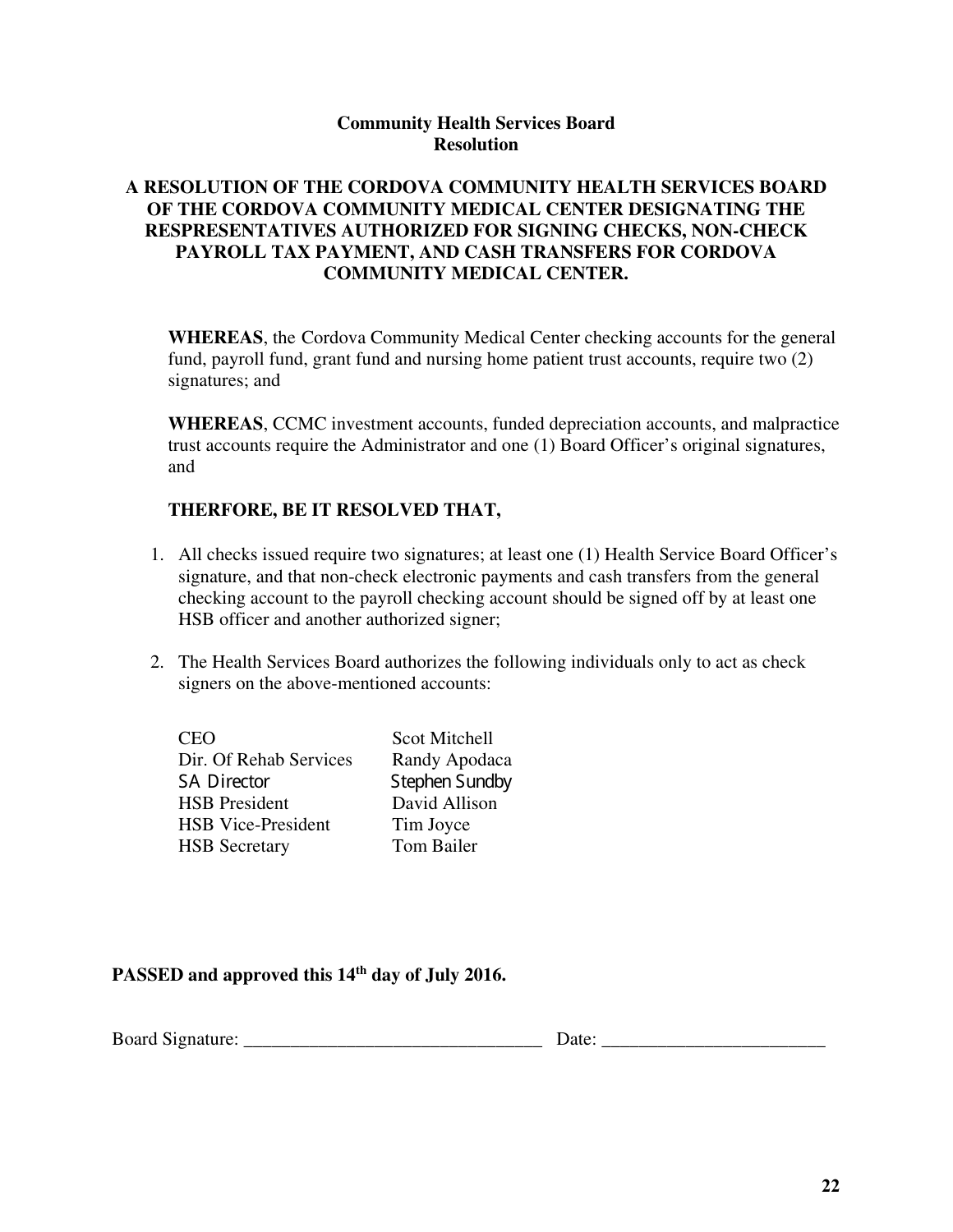| <b>SUBJECT:</b> Confidentiality                                                                                                 | <b>ADM P303</b>                                          |                      |
|---------------------------------------------------------------------------------------------------------------------------------|----------------------------------------------------------|----------------------|
| <b>DEPARTMENT:</b> Administration<br><b>POLICY OWNER:</b> Compliance Officer<br><b>Original Approval Date: February 8, 2012</b> | $\blacksquare$ New<br>$\overline{X}$ Revised<br>Reviewed | Date:<br> 05/08/2014 |
| Approved by: Theresa L. Carté, Administrator                                                                                    |                                                          | Page 1 of $3$        |

# **Policy:**

CCMC employees, members of the Health Services and Sound Alternatives Advisory Boards, and any other person who has a contractual, volunteer, or other relationship with CCMC, shall not purposefully disclose any confidential and/or proprietary information of CCMC unless (i) authorized to do so by CCMC; (ii) required to be disclosed to other employees to enable them to fulfill a legitimate job responsibility, provided the individuals receiving the information are advised of the confidential nature of the disclosure; or (iii) required to do so under applicable law.

# **Definitions:**

**Confidential and/or Proprietary Information:** Information, material, or data that CCMC considers and treats as confidential, sensitive, or proprietary; is not readily available to the public; or is subject to any legal restrictions on its use. This information includes, without limitation:

- a. Any medical information, also known as protected health information, as defined by HIPAA, to include medical records, diagnostic and therapeutic reports, x-rays, scans, other related photographs, laboratory samples, mental health and counseling information, drug treatment information, patient business (billing and insurance) records, visual observation of patients receiving medical care or accessing services; verbal information provided by or about a patient;
- b. Any personally identifiable information held of an individual served by CCMC;
- c. Employee/personnel records and information;
- d. Any privileged information from legal counsel;
- e. Nonpublic financial, strategic, or operational information; and
- f. Trade-secrets or other confidential information or processes used by CCMC in carrying out its activities, to include recruiting strategies, procurement, and purchasing processes.

## **Procedures:**

All individuals identified above will:

- a. act with reasonable and due care to avoid the inappropriate disclosure of any confidential and/or proprietary information;
- b. assure that confidential and/or proprietary information is maintained in secure files and locations and securely handled, stored, and disposed of;
- c. avoid the use of confidential and/or proprietary information for personal gain or the advantage of any outside organizations or entities.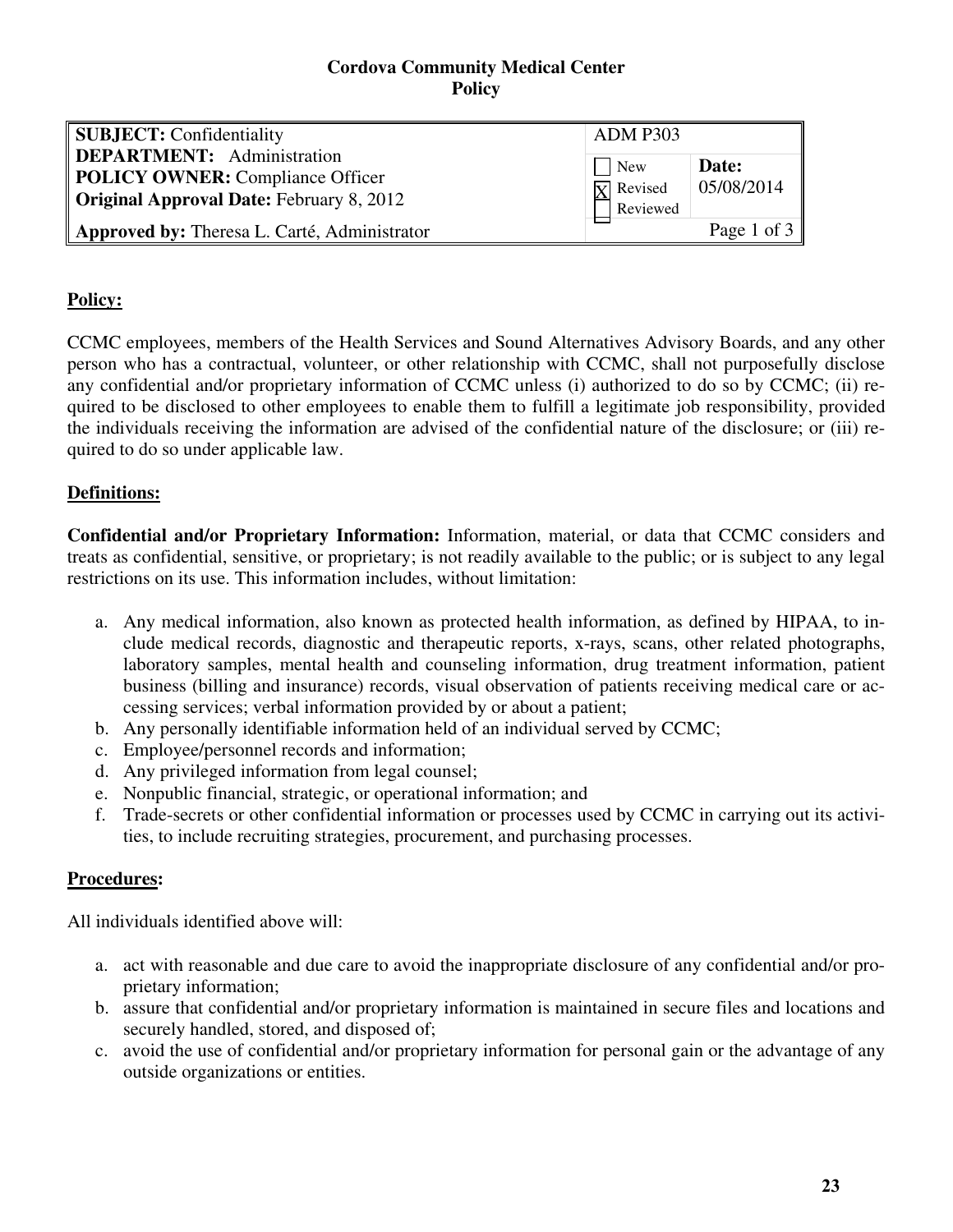| <b>SUBJECT:</b> Confidentiality                                                                                                 | <b>ADM P303</b>                                  |                      |
|---------------------------------------------------------------------------------------------------------------------------------|--------------------------------------------------|----------------------|
| <b>DEPARTMENT:</b> Administration<br><b>POLICY OWNER:</b> Compliance Officer<br><b>Original Approval Date: February 8, 2012</b> | <b>New</b><br>$\overline{X}$ Revised<br>Reviewed | Date:<br> 05/08/2014 |
| Approved by: Theresa L. Carté, Administrator                                                                                    |                                                  | Page 2 of $3$        |

All individuals identified above will be required to execute a statement regarding conflicts of interest and confidentiality upon hire, appointment, or engagement. The Compliance Officer will maintain copies of all statements for inspection and review in accordance with the CCMC record retention policy.

## **Reference:**

 $\overline{a}$ 

 $\overline{a}$ 

**Cross – Reference:** 

ADM 302 Conflict of Interest

## **Attachment:**

ADM 302a Confidentiality and Conflict of Interest Disclosure Form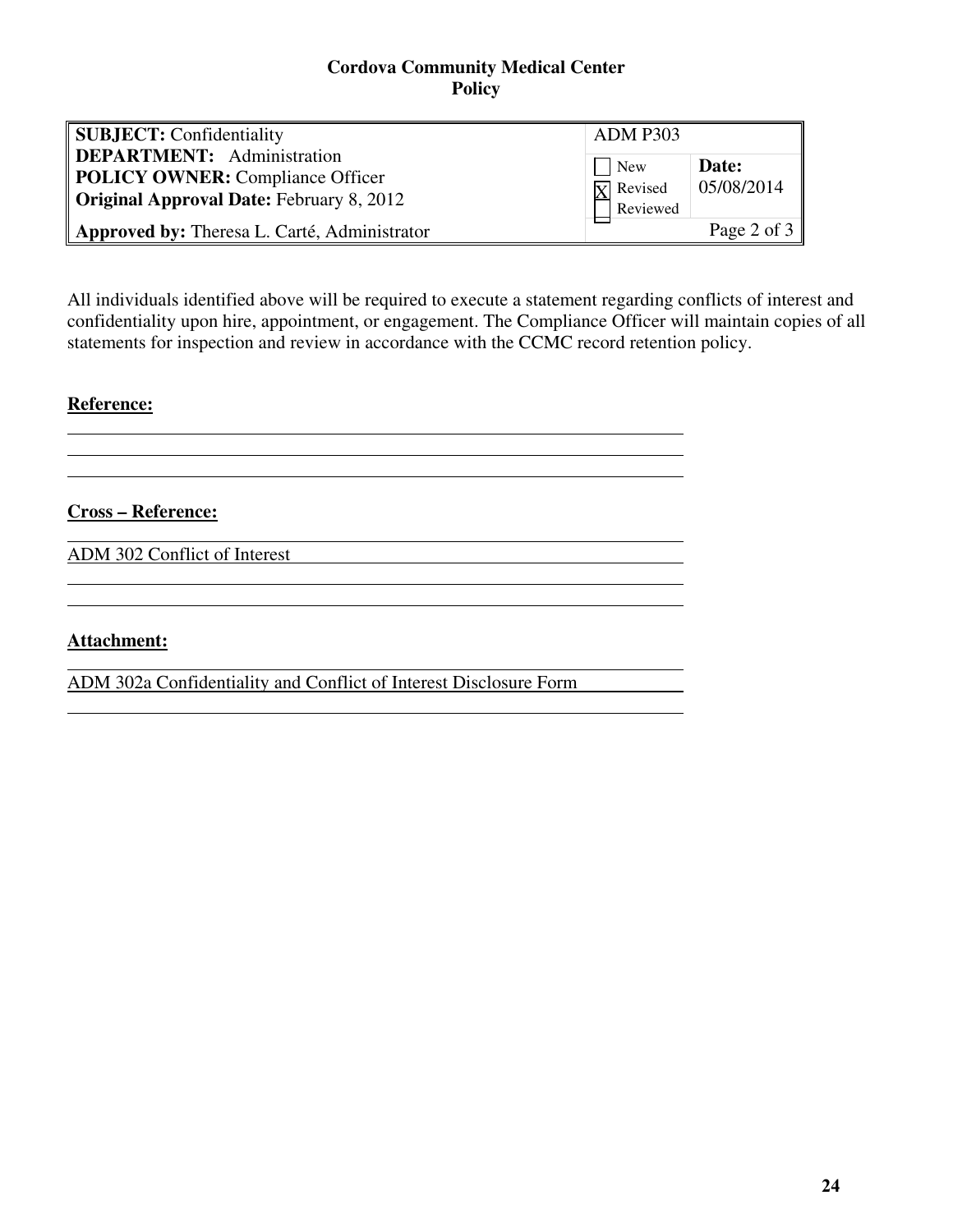| <b>SUBJECT:</b> Confidentiality                                                                                                 | <b>ADM P303</b>                                          |                      |
|---------------------------------------------------------------------------------------------------------------------------------|----------------------------------------------------------|----------------------|
| <b>DEPARTMENT:</b> Administration<br><b>POLICY OWNER:</b> Compliance Officer<br><b>Original Approval Date: February 8, 2012</b> | $\blacksquare$ New<br>$\overline{X}$ Revised<br>Reviewed | Date:<br> 05/08/2014 |
| Approved by: Theresa L. Carté, Administrator                                                                                    |                                                          | Page 3 of $3$        |

| Date                     |
|--------------------------|
|                          |
| Review Signature         |
| Review Signature<br>Date |
|                          |
|                          |

 $\overline{\Gamma}$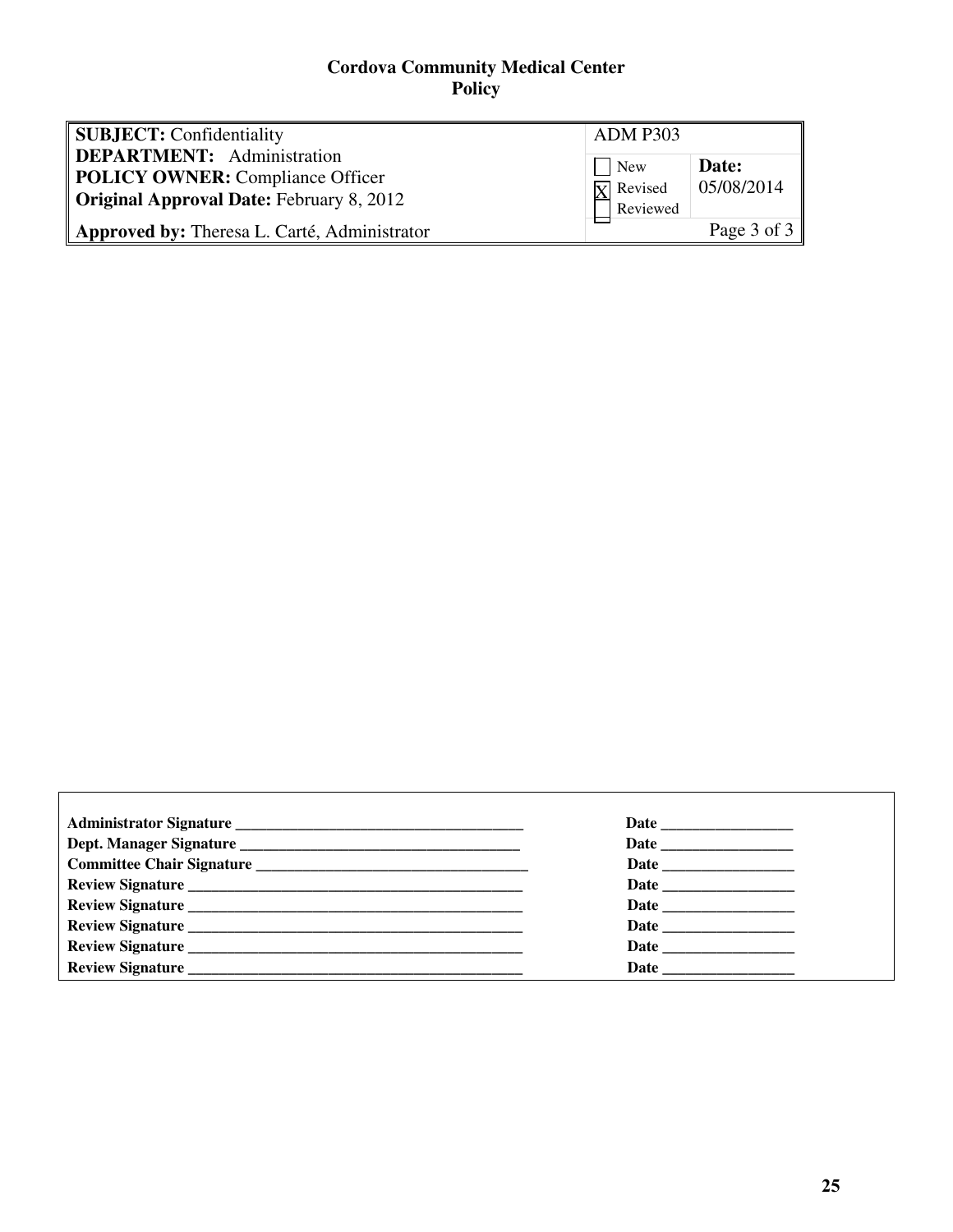| <b>SUBJECT:</b> Conflict of Interest<br><b>ADM P302</b><br><b>DEPARTMENT:</b> Administration<br>$\Box$ New<br>Date:<br><b>POLICY OWNER:</b> Compliance Officer<br>05/08/2014 |                        |
|------------------------------------------------------------------------------------------------------------------------------------------------------------------------------|------------------------|
|                                                                                                                                                                              |                        |
|                                                                                                                                                                              | $\overline{X}$ Revised |
| <b>Original Approval Date: February 8, 2012</b><br>Reviewed<br>Approved by: Theresa L. Carté, Administrator                                                                  | Page 1 of 6            |

# **Policy:**

Cordova Community Medical Center (CCMC) protects its interests when it is considering entering into a transaction or arrangement that could benefit the private interest of an affected person and provides guidance and direction on actual, perceived, or potential conflicts of interest. A conflict of interest occurs when an individual's personal interests diverge from his or her professional obligations to CCMC. When this occurs, an independent observer may reasonably question whether an individual's professional actions or decisions are determined or affected by considerations of personal gain or benefit, whether financial or otherwise.

Affected persons as defined by this policy shall avoid actual, perceived or potential conflicts of interest. In the event that such a conflict arises, the conflict will be disclosed in accordance with this policy. Failure to disclose an interest in accordance with this policy may result in removal from a governance entity or corrective actions for employees, consultants, or others as appropriate.

# **Definitions:**

Affected Person: Any CCMC employee or contracted entity; any member of the governing or advisory board(s); elected or appointed representatives of the Cordova City Council; and consultants acting on CCMC's behalf.

**Conflict of Interest:** A situation in which the personal and/or professional interests of a person performing duties on behalf of CCMC might appear to influence the objectivity of that person in carrying out her/his official duty to CCMC.

**Immediate Family Member:** An individual's spouse, parents, grandparents, children, siblings (whether step, whole, or half blood), and the spouses of the same, where the individual is or becomes aware that the immediate family member has a financial interest or other conflict of interest as defined herein. For purposes of this policy, others living in a residence owned by the individual are included under this definition (e.g., a significant other).

**Financial Interest:** A situation where an affected person or his/her immediate family member has a financial relationship with CCMC. In general, a financial relationship is a direct or indirect ownership interest, investment interest, or compensation arrangement with CCMC and/or any entity that conducts transactions with CCMC. Specifically for purposes of this policy, a financial interest includes:

- a. An ownership or investment interest in any entity or business in which CCMC has a transaction or arrangement; or
- b. A compensation arrangement with CCMC or with any entity, business, or individual with which CCMC has a transaction or arrangement; or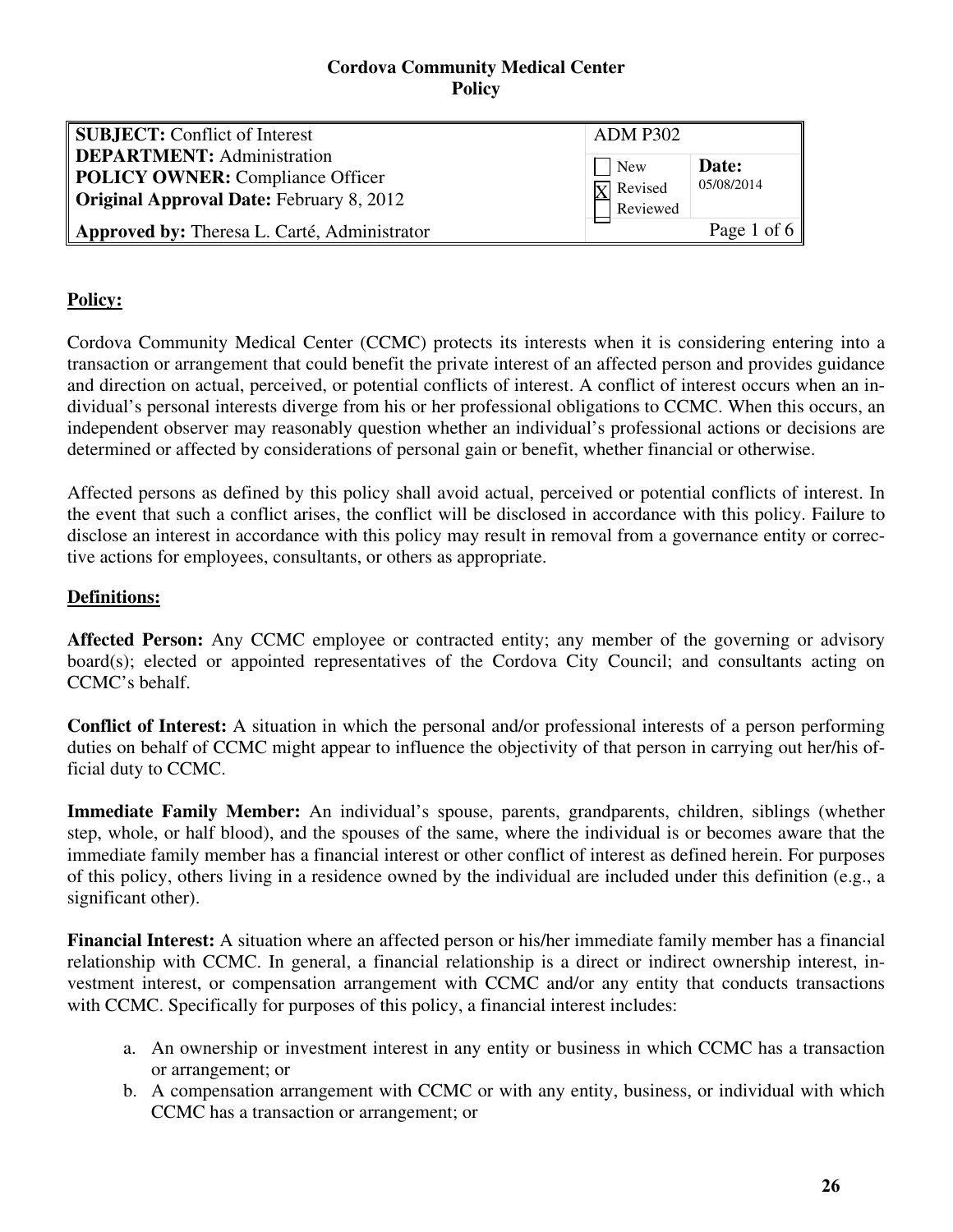| <b>SUBJECT:</b> Conflict of Interest                                                                                            | <b>ADM P302</b>                                           |                     |
|---------------------------------------------------------------------------------------------------------------------------------|-----------------------------------------------------------|---------------------|
| <b>DEPARTMENT:</b> Administration<br><b>POLICY OWNER:</b> Compliance Officer<br><b>Original Approval Date: February 8, 2012</b> | <b>New</b><br>$\overline{\mathbf{Y}}$ Revised<br>Reviewed | Date:<br>05/08/2014 |
| Approved by: Theresa L. Carté, Administrator                                                                                    |                                                           | Page 2 of 6         |

c. A potential ownership or investment interest in, or compensation arrangement with, any entity, business, or individual in which CCMC is negotiating a transaction or arrangement.

# **Procedures:**

- 1. Conflicts of Interest The following are representative, but not all-inclusive, of conflict of interest situations that require disclosure under this policy:
	- a. Influence on the purchase of equipment, instruments, materials, or services for CCMC from any vendor or company in which you or an immediate family member has a financial interest or from any vendor or company with which you or an immediate family member has a competing financial interest.
	- b. Influence upon the negotiation of contracts between CCMC and any vendor or company with which you, or an immediate family member, has a consulting, competitive, or other significant relationship, or if you or an immediate family member could receive favorable treatment as a result of such influence.
	- c. Improper use of CCMC resources for personal gain or the gain of another person.
	- d. Accepting compensation, free services, loans or a gift from a vendor, service provider, or contractor when you are in a position to determine or influence the conduct of CCMC business with the vendor, service provider, or contractor.
	- e. Holding, directly or indirectly, a governance or management role in a competitor to CCMC without disclosing that interest or role.
	- f. Providing business or professional services, whether or not compensated, to any person that requires such time and effort that such services could interfere with his or her responsibilities to CCMC.
	- g. Having a financial interest (compensation or ownership) in a consulting firm or vendor that provides services or products to either CCMC or any direct competitor of CCMC.
	- h. Arrangements such as ownership in or contractual or business agreement with a healthcare related entity including, but not limited to: a drug company, medical equipment supplier, or similar companies.
	- i. Other circumstances that may constitute a conflict of interest under federal or state law or regulation.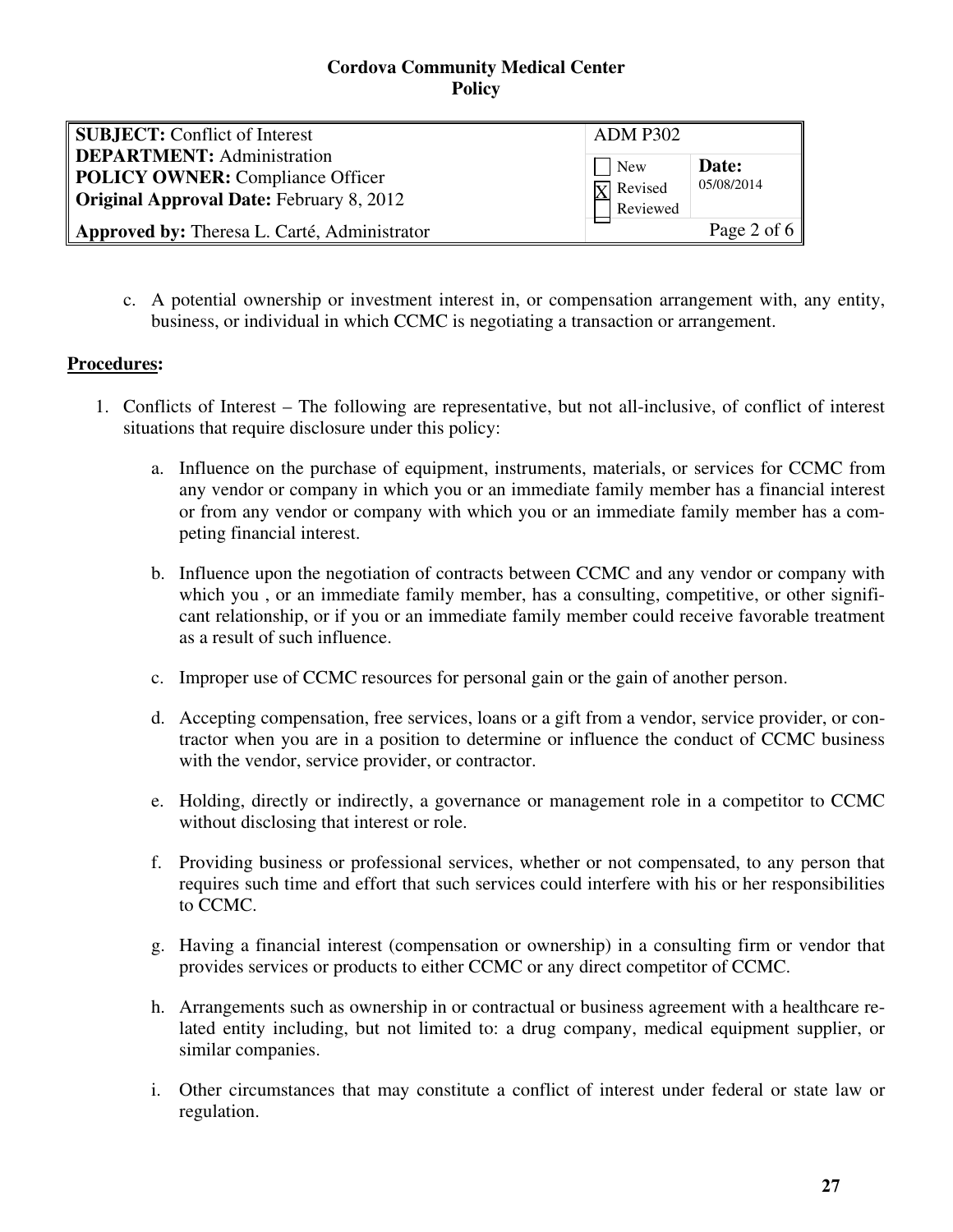| <b>SUBJECT:</b> Conflict of Interest                                                                                                                                     | <b>ADM P302</b>                      |                     |
|--------------------------------------------------------------------------------------------------------------------------------------------------------------------------|--------------------------------------|---------------------|
| <b>DEPARTMENT:</b> Administration<br>POLICY OWNER: Compliance Officer<br><b>Original Approval Date: February 8, 2012</b><br>Approved by: Theresa L. Carté, Administrator | $\log$ New<br>$\overline{X}$ Revised | Date:<br>05/08/2014 |
|                                                                                                                                                                          | Reviewed                             | Page 3 of 6         |

j. Other conflicts of interest may arise that are not covered in the preceding categories.

### 2. Duty to Disclose

- a. General Disclosure
	- i. All affected persons must file a conflict of interest disclosure form upon appointment and/or hire. Affected persons that are not employees must thereafter file a new disclosure on an annual basis for the duration of their service.
	- ii. The Board president is responsible for ensuring compliance for governing or advisory entities and appointed committees.
		- 1. Compliance Officer will supply forms to Executive Assistant to take to first Health Service Board meeting each year. The Conflict of Interest disclosure forms must be completed by each HSB member each year.
		- 2. Upon any change in HSB membership over the course of the year, the Executive Assistant will ensure the new HSB member gets a copy of the form and completes it within 2 months of their appointment to the Board.
	- iii. Human Resources is responsible for ensuring compliance for employees, contractors, and/or consultants.
	- iv. Conflict of interest disclosure forms are to be forwarded to the Compliance Officer upon completion.
- b. Boards and Committees
	- i. An affected person with any actual, perceived, or potential conflict of interest must disclose such interest to the members of the appropriate board or committee with board-delegated powers that is considering a decision, transaction, or arrangement that may be in conflict. The interest must be disclosed as soon as reasonably possible.
		- 1. If CCMC management identifies an actual, perceived, or potential conflict of interest for an individual, the conflict will be reported to the Compliance Officer, who will notify the CEO of the actual, perceived, or potential conflict.
		- 2. Actual, perceived or potential conflicts of interest may also be reported through the Compliance Hotline.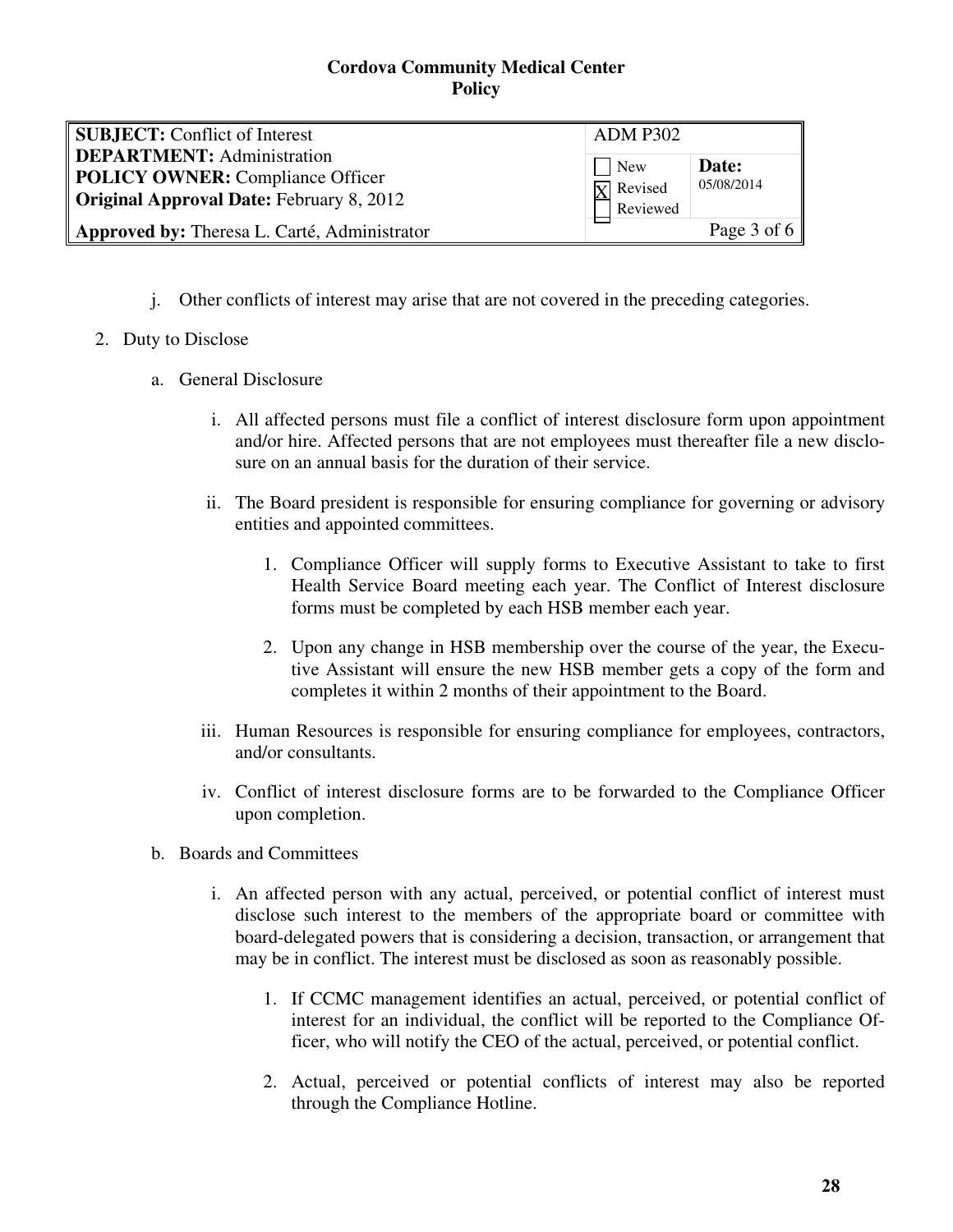| <b>SUBJECT:</b> Conflict of Interest                                                                                            | <b>ADM P302</b>                                  |                     |
|---------------------------------------------------------------------------------------------------------------------------------|--------------------------------------------------|---------------------|
| <b>DEPARTMENT:</b> Administration<br><b>POLICY OWNER:</b> Compliance Officer<br><b>Original Approval Date: February 8, 2012</b> | <b>New</b><br>$\overline{X}$ Revised<br>Reviewed | Date:<br>05/08/2014 |
| Approved by: Theresa L. Carté, Administrator                                                                                    |                                                  | Page 4 of 6         |

- ii. After disclosure of the actual, perceived, or potential conflict of interest, the affected person shall not participate in any board or committee meeting while the conflict is discussed except to provide factual information/respond to board/committee questions, and must leave the proceeding during the board's/committee's general discussion and deliberation process. The remaining board or committee members shall decide if a conflict of interest exists. The outcome of any vote on a conflict of interest shall be recorded in the meeting minutes.
- 3. Violations of the Conflict of Interest Policy
	- a. Affected persons who refuse to complete the required conflict of interest disclosure form or fail to abide by CCMC's confidentiality or conflict of interest requirements will be subject to appropriate corrective action, which may include removal from a Board or committee position or termination of the employment/contractual agreement.
	- b. If a Board or committee has reasonable cause to believe that an affected person has failed to disclose an actual, perceived, or potential conflict of interest, it shall inform such person of the basis for such belief and provide the member an opportunity to explain the alleged failure to disclose. If, after hearing the response of the affected person and investigating further as may be warranted, the Board or committee determines that the affected person has in fact failed to disclose an actual, perceived or potential conflict of interest, it shall take appropriate corrective action.
- 4. Records of Proceedings Boards and Committees
	- a. The Board has "Conflict of Interest" as a standing agenda item for every meeting.
	- b. The minutes of all Board and Board committee meetings must contain:
		- i. The name of the person who disclosed or otherwise was found to have had an actual, perceived, or potential conflict of interest;
		- ii. The nature of the interest and actual, perceived, or potential conflict;
		- iii. Any action taken to evaluate whether a conflict of interest was present;
		- iv. The Board or committee's decision as to whether an actual, perceived, or potential conflict of interest existed, including the content of the discussion and any proposed alternatives that were considered; and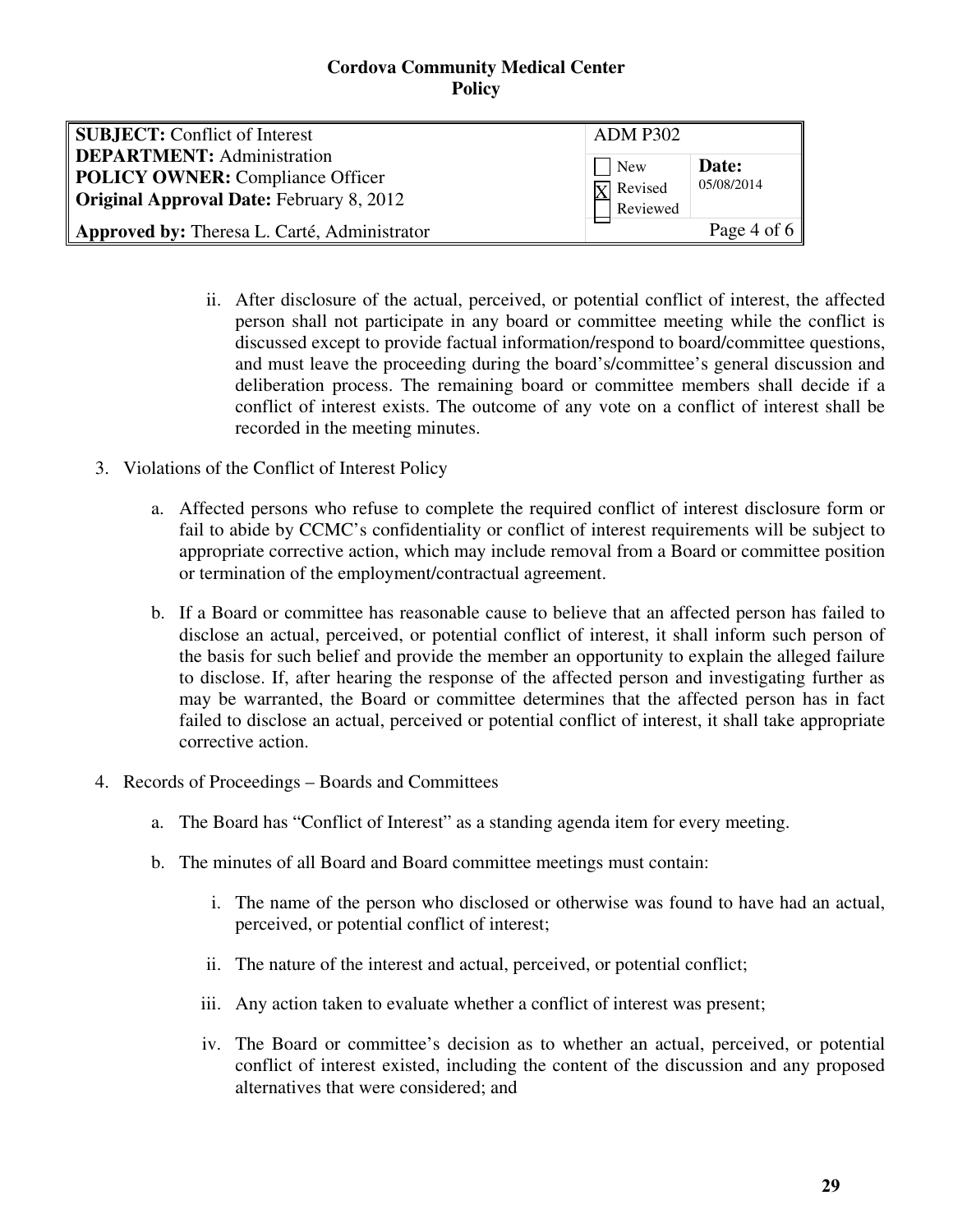| <b>SUBJECT:</b> Conflict of Interest                                                                                            | <b>ADM P302</b>                                                |                     |
|---------------------------------------------------------------------------------------------------------------------------------|----------------------------------------------------------------|---------------------|
| <b>DEPARTMENT:</b> Administration<br><b>POLICY OWNER:</b> Compliance Officer<br><b>Original Approval Date: February 8, 2012</b> | $\sqrt{\phantom{a}}$ New<br>$\overline{X}$ Revised<br>Reviewed | Date:<br>05/08/2014 |
| Approved by: Theresa L. Carté, Administrator                                                                                    |                                                                | Page 5 of 6         |

- v. The names of the persons present for discussions and votes, and a record of any votes taken in connection with the proposed decision, transaction, or arrangement.
- c. Meeting minutes shall be retained in accordance with CCMC's record retention requirements.
- 5. Compensation An affected person who receives compensation directly or indirectly from CCMC for services is precluded from voting on matters pertaining to that members' compensation.
- 6. Periodic Audit and Records Retention
	- a. CCMC will conduct periodic audits of the conflict of interest disclosure process to confirm that CCMC has a process that supports operating in a manner consistent with its mission and legal requirements.
	- b. The Compliance Officer will maintain copies of all conflict of interest disclosure forms for inspection and review in accordance with the CCMC record retention policy.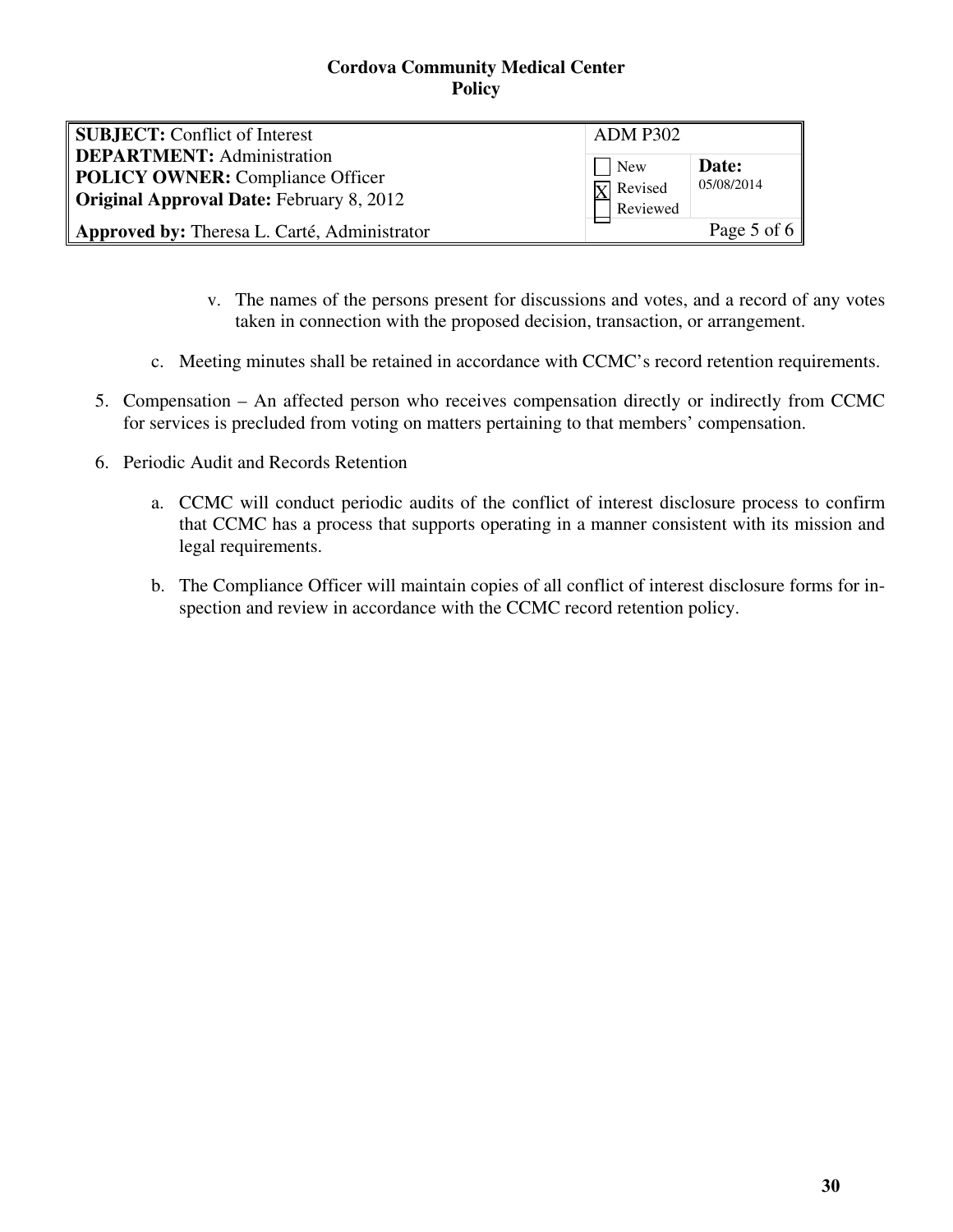| <b>SUBJECT:</b> Conflict of Interest                                                                                            | <b>ADM P302</b>                                   |                     |
|---------------------------------------------------------------------------------------------------------------------------------|---------------------------------------------------|---------------------|
| <b>DEPARTMENT:</b> Administration<br><b>POLICY OWNER:</b> Compliance Officer<br><b>Original Approval Date: February 8, 2012</b> | $\vert$ New<br>$\overline{X}$ Revised<br>Reviewed | Date:<br>05/08/2014 |
| Approved by: Theresa L. Carté, Administrator                                                                                    |                                                   | Page 6 of 6         |

## **Reference:**

 $\overline{a}$ 

 $\Gamma$ 

**Cross – Reference:** 

ADM 303 Confidentiality Policy

## **Attachment:**

ADM 302a CCMC Confidentiality and Conflict of Interest Disclosure Statement

| Review Signature | Date and the same state of the state of the state of the state of the state of the state of the state of the state of the state of the state of the state of the state of the state of the state of the state of the state of |
|------------------|-------------------------------------------------------------------------------------------------------------------------------------------------------------------------------------------------------------------------------|
|                  |                                                                                                                                                                                                                               |
|                  |                                                                                                                                                                                                                               |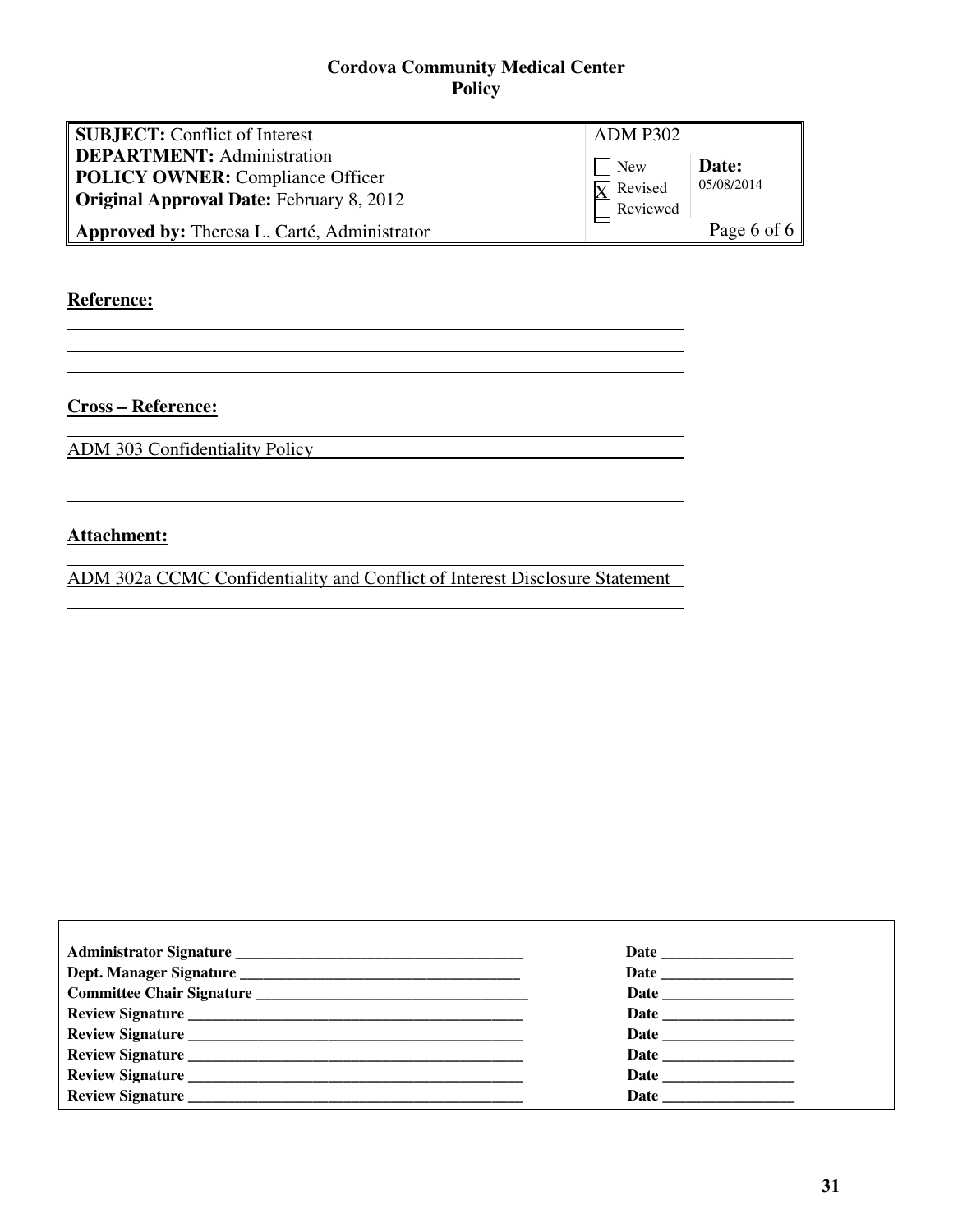- 1. Indicate your relationship to CCMC:
	- □ I am a CCMC employee
	- □ I am a Health Services Board Member
	- □ I am a Sound Alternatives Advisory Board Member
	- □ I am a Cordova City Council or Council Committee Member
	- $\Box$  I am an Affected Person as defined in the Conflict of Interest Policy
	- □ Other
- 2. I acknowledge and agree to abide by CCMC's Confidentiality Policy which requires me to:
	- a. Maintain the strict confidentiality of CCMC's non-public information including, but not limited to protected health information, employee information, business or propriety information, and any other type of confidential information that I am not authorized to release or disclose.
	- b. Not pursue for personal gain any opportunities that arise from my knowledge of confidential or proprietary information acquired by virtue of my relationship to CCMC.
		- □ Yes □ No
- 3. I further acknowledge and agree to abide by CCMC's Conflict of Interest Policy which requires me to:
	- a. Disclose the existence and nature of any financial interest that may give rise to an actual, perceived, or potential conflict of interest to my supervisor or appropriate CCMC resource.
	- b. Put CCMC's interests before a personal interest in any business or corporate opportunity of which I learn in my role with CCMC.
	- c. Abstain from participating an absent myself from any board, committee, or other meeting which discusses or votes on matters where I have an actual, perceived, or potential conflict of interest.
	- d. Not accept any favor, payment in cash of any kind, gifts, or other items or service of value from any third party in exchange for influencing the actions of CCMC.
	- e. Supplement this disclosure and inform your supervisor or appropriate CCMC resource promptly in the event that a conflict of interest that has not yet been disclosed arises.
		- □ Yes □ No
- 4. Disclosure of interests.
	- a. Financial Interests. List and describe any financial interest that you or an immediate family member has, including ownership in vendors or consultants to CCMC, or in a business that competes with CCMC. Write "None" if you have no financial interests to disclose.